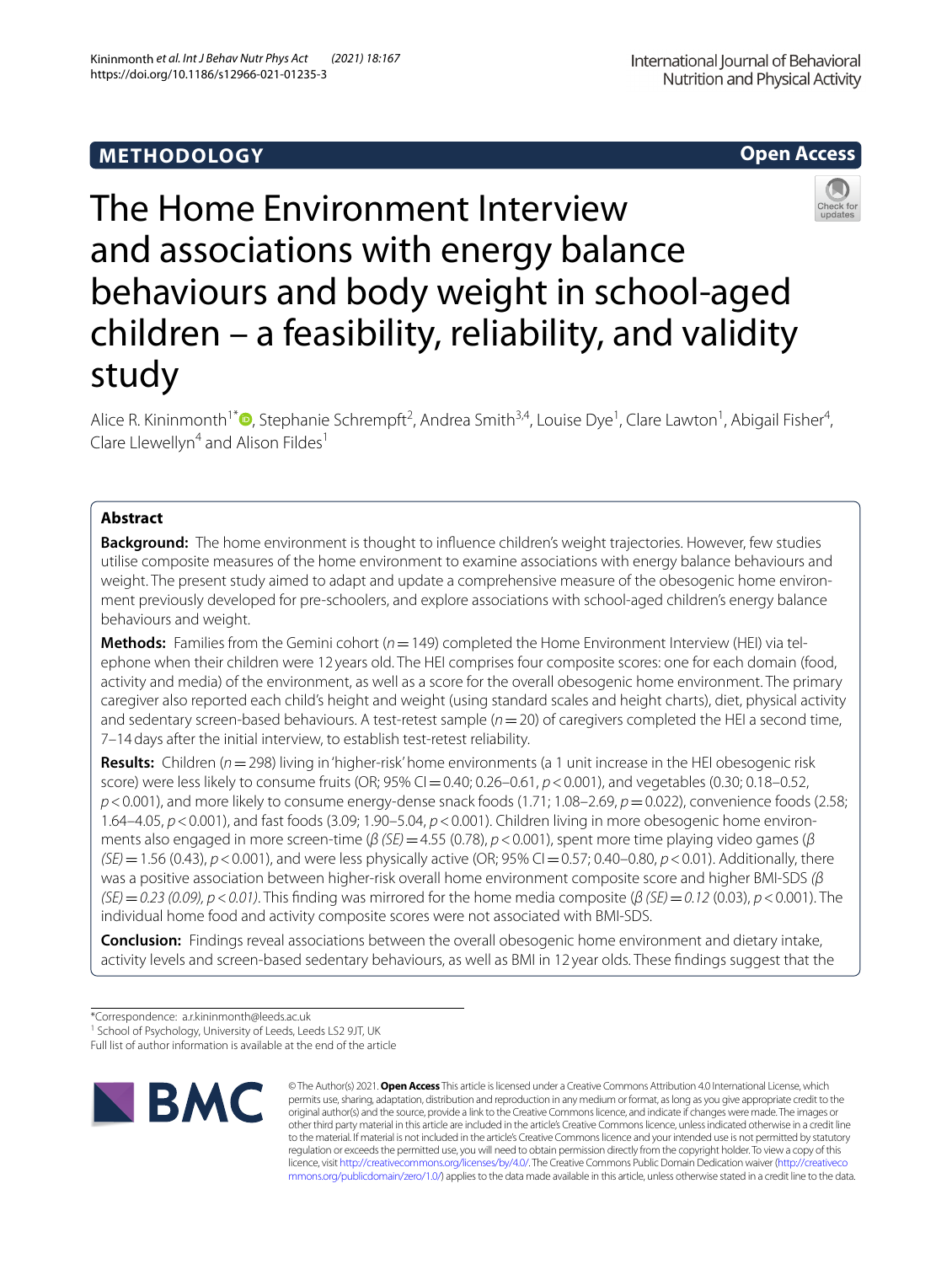home environment, and in particular the home media environment, may be an important target for obesity prevention strategies.

**Keywords:** Home environment interview, Childhood, Food, Physical activity, Sedentary behaviour, Media

## **Background**

The home environment has been shown to play an influential role in shaping children's food intake [[1,](#page-11-0) [2\]](#page-11-1), physical activity levels, and screen-based sedentary behaviours [[3–](#page-11-2)[5\]](#page-11-3). Various socio-ecological models have been developed to conceptualise how diferent aspects of the home environment may infuence children's growth and development  $[6-8]$  $[6-8]$ . The 'obesogenic' home environment can be categorised into three domains: food, physical activity and media. Each domain consists of physical (e.g. availability and access) and social factors (e.g. caregiver modelling, rules and limit setting) that have been associated with children's food intake [[1\]](#page-11-0), physical activity, and sedentary behaviours [\[3,](#page-11-2) [9](#page-12-2), [10\]](#page-12-3). Evidence highlights that these aspects of the home environment may predict children's weight trajectories [[6,](#page-12-0) [11](#page-12-4)], and thus may be important for obesity prevention and treatment strategies [\[2](#page-11-1), [12,](#page-12-5) [13\]](#page-12-6).

Despite the importance of the home environment, there are few measures that comprehensively assess both physical and social aspects. A recent systematic review highlighted that existing measures are limited, with most focussing on individual aspects of a single domain (e.g. availability of fruits and vegetables in the home, access to TV in bedroom, etc.), rather than assessing the overall obesogenic home environment [[11](#page-12-4)]. As individual aspects of the home environment are likely to have a limited infuence on children's weight-related outcomes, comprehensive measures are required to better understand how, and to what extent the home environment relates to children's energy balance behaviours and subsequently weight. Additionally, many existing measures of the home environment lack appropriate evaluation, or reporting of, the psychometric properties (e.g. validity and reliability) of the measurement tool [[11,](#page-12-4) [14\]](#page-12-7).

One of the few comprehensive measures of obesogenic risk in the home environment was developed by Schrempft et al.  $[15]$  $[15]$  for use in pre-school children. The Home Environment Interview (HEI) comprises four composite scores; one for each individual domain (food, activity and media) of the environment, as well as a score for the overall obesogenic home environment. This measure was found to be reliable over a 2week period, and showed good validity when compared against data from objective wearable recording devices [[16](#page-12-9)]. Findings indicated cross-sectional associations between the home environment composite score and food intake, physical activity levels and sedentary behaviours in pre-school children, but no relationships were found with child weight  $[15]$ . The home environment composite scores were also associated with heritability of BMI [\[17](#page-12-10)], with higher heritability of BMI observed among children living in higher-risk home environments compared to lowerrisk home environment (86% vs 39%). This suggests the home environment moderates the extent to which the genetic infuence on BMI is expressed, and indicates the family home may offer some protection for children who are genetically susceptible to obesity. It is possible that 4years of age is too young for the relationship between the obesogenic quality of the home environment and body weight to be fully expressed or observed, but these relationships may manifest later in childhood, following longer exposure. The aim of the present study was: (i) to update and adapt the home environment interview, for use in school-aged children, and (ii) to examine associations between the home environment composites and energy balance behaviours and BMI-SDS in school-aged children.

## **Methods**

#### **Instrument development: home environment interview**

The original HEI assesses both physical (e.g. availability and accessibility of foods) and social (e.g. parental modelling and support of healthy eating) aspects of the food, physical activity and media domains within the home environment and was validated in pre-school children (Schrempft et al., 2015). This study updated and validated the revised HEI for use in older children in three phases.

In the frst phase, the original HEI was circulated to a panel of six experts in the feld of childhood obesity to gather input and achieve consensus about the relevance of existing items, alongside suggestions for additional items. The expert consultation highlighted the need to widen the scope of questions about the media environment, to refect technological advances (e.g. increases in amount and types of devices available) and changes in how children use and interact with media since the development of the original HEI in 2012. Peer-reviewed published studies examining the home media environment were identifed and the measures used were reviewed. The largest national survey of media and electronic devices in the UK (The Ofcom report) was also reviewed  $[18, 19]$  $[18, 19]$  $[18, 19]$ . Where possible, these resources were used to refne and modify the wording of the existing HEI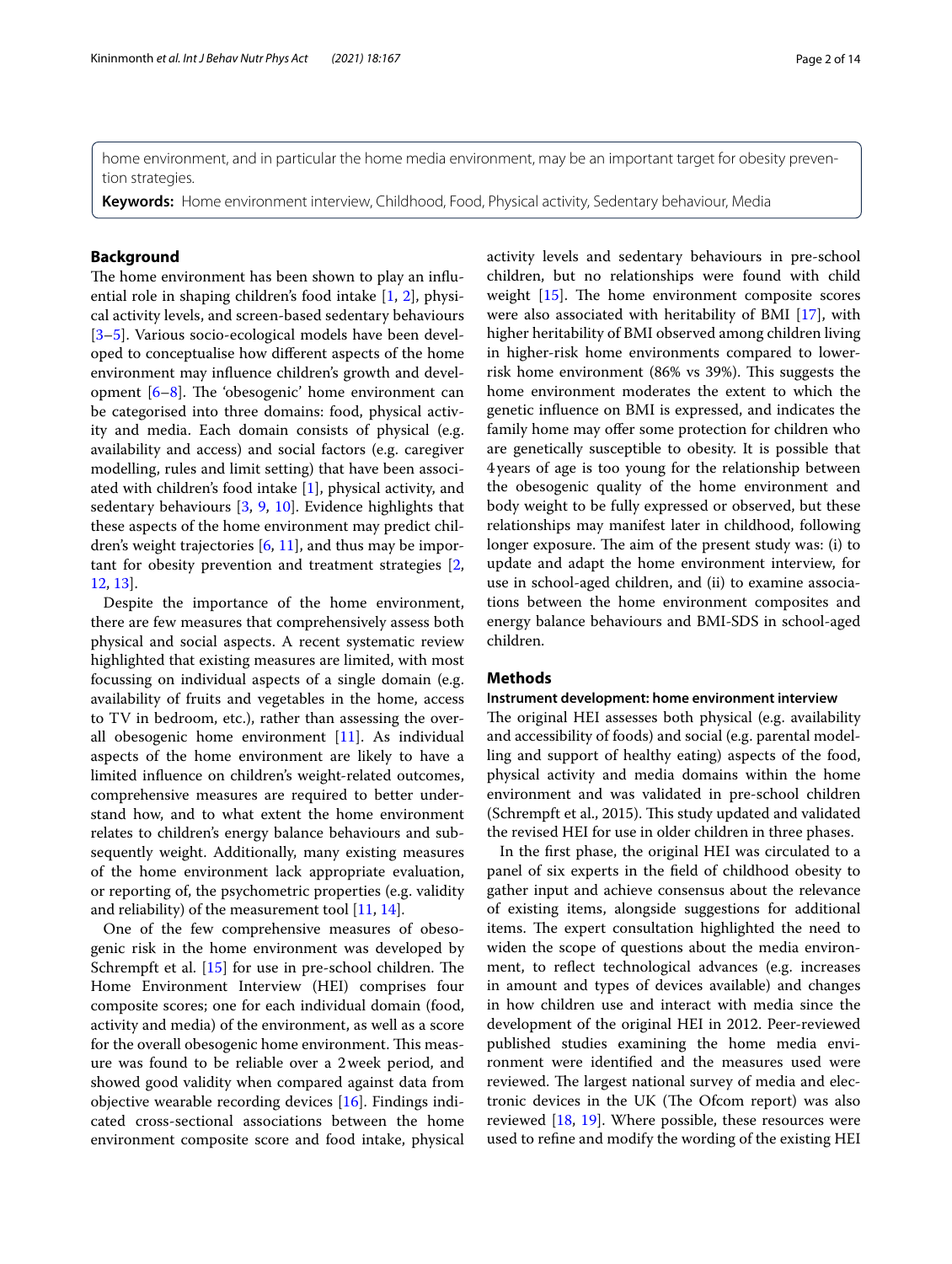questions, and to add additional questions. The instrument was iteratively refned based on feedback from the panel of aforementioned experts.

In the second phase, one-to-one cognitive interviews were conducted with a sample of parents  $(n=14)$ of children aged 11–13years old living in the U.K. Participants were recruited via social advertisements and word-of-mouth. Cognitive interviewing techniques were utilised to ascertain parents' comprehension of items and response options (e.g. clarity of interpretation and understanding), and the acceptability and relevance of items. Modifcations were made to the HEI based on feedback gained at this stage. Overall, cognitive interviews revealed good acceptability, comprehension and face validity.

In the third and fnal phase, a further panel of experts in the feld of childhood obesity research were consulted using a Delphi method [\[20](#page-12-13)]. Expert opinion was sought between March and June 2020 to gain consensus about the constructs to include in the composite scores. Fiftyfour experts from the US ( $n=24$ ), Europe ( $n=20$ ) and Australia/New Zealand (*n*=10) were contacted via email and invited to complete an online questionnaire anonymously. Twenty-one (39%) experts completed the survey and were presented with each of the proposed HEI variables. Experts were asked to indicate whether each of the items were associated with an increased or decreased risk of weight gain in childhood (response options; 'probably/defnitely associated with decreased risk for weight gain', 'not sure', or 'probably/defnitely associated with increased risk for weight gain'). There was also a free text box for experts to provide additional comments. The results of the survey are provided in Table S[1.](#page-11-4)

## **Construct validity: HEI instrument administration**

The final version of the HEI was administered as a computer-assisted telephone interview by a trained researcher using the secure, web-based software platform REDCap (Research Electronic Data Capture) [\[21](#page-12-14), [22\]](#page-12-15). Study data were collected and managed using RED-Cap electronic data capture tools hosted at University College London (UCL). Primary caregivers were asked to complete the interview at home in one sitting and were prompted to check the foods and beverages in their home, to ensure accurate responding. The interview took around 45min to complete. Parental feeding practices were assessed using validated questionnaires, which were completed online by caregivers in the weeks prior to completing the HEI [\[23](#page-12-16)[–26\]](#page-12-17).

#### **Construct validity sample**

Participants were from the Gemini study, a longitudinal birth cohort of families with twins born in England and

Wales between March and December 2007. A total of 2402 families with monozygotic (identical) and dizygotic (non-identical) twins consented to take part. Additional details are provided elsewhere [\[27](#page-12-18)]. Families were previously invited to take part in a home environment interview (HEI) when the children were on average 4.2 years old  $(SD=0.4)$  (Schrempft et al., 2015). Only families who had taken part in the HEI at age 4 ( $n=1113$ ), and those who completed parental feeding practices questionnaires in the month prior  $(n=219)$ , were invited to take part in the present study.

## **Test‑retest reliability sample**

A convenience sample of participants were invited to take part in the HEI a second time, 7–14days after initial interview (mean  $\pm$  SD days = 10.6  $\pm$  3.02), to examine test-retest reliability of the measure. Due to the Covid-19 coronavirus pandemic, data collection in the Gemini cohort was halted early and consequently the remainder of the test-retest sample was recruited from the general population when stay at home restrictions had eased in summer 2021. As such, information about birth weight, gestational age, BMI-SDS or maternal BMI for the testretest sample could not be collected. A total of 20 caregivers took part in this portion of the data collection, whose children were aged on average 12.4  $(\pm 0.74)$  years old at the time of reporting.

## **Creating the composite score of obesogenic home environment**

A Delphi method was used to gain expert consensus about the relevant constructs for inclusion in the composite scores. A variable was included in the composite if the majority (60% or more) of experts  $(n=21)$  identified it as being associated with increased or decreased risk for weight gain (Table S1).

Constructs identifed as being associated with a decreased risk for childhood weight gain were reverse scored so that a higher total score on each composite would reflect 'higher-risk' for weight gain. The HEI contains continuous, categorical, and ordinal variables. Therefore, to ensure all variables were on a common scale each variable was standardised using z-scores. Before standardising the food and beverage availability variables (vegetables, fruit, salty snacks, sweet snacks, confectionery and sugar-sweetened beverages), linear regression analyses were conducted to examine relationships with 'typical' availability (more than usual, less than usual or about the same), and the number of days since the participant last shopped for food/drink. In each regression model, the particular food/beverage availability was the dependent variable (DV) and how typical the reported availability was and the days since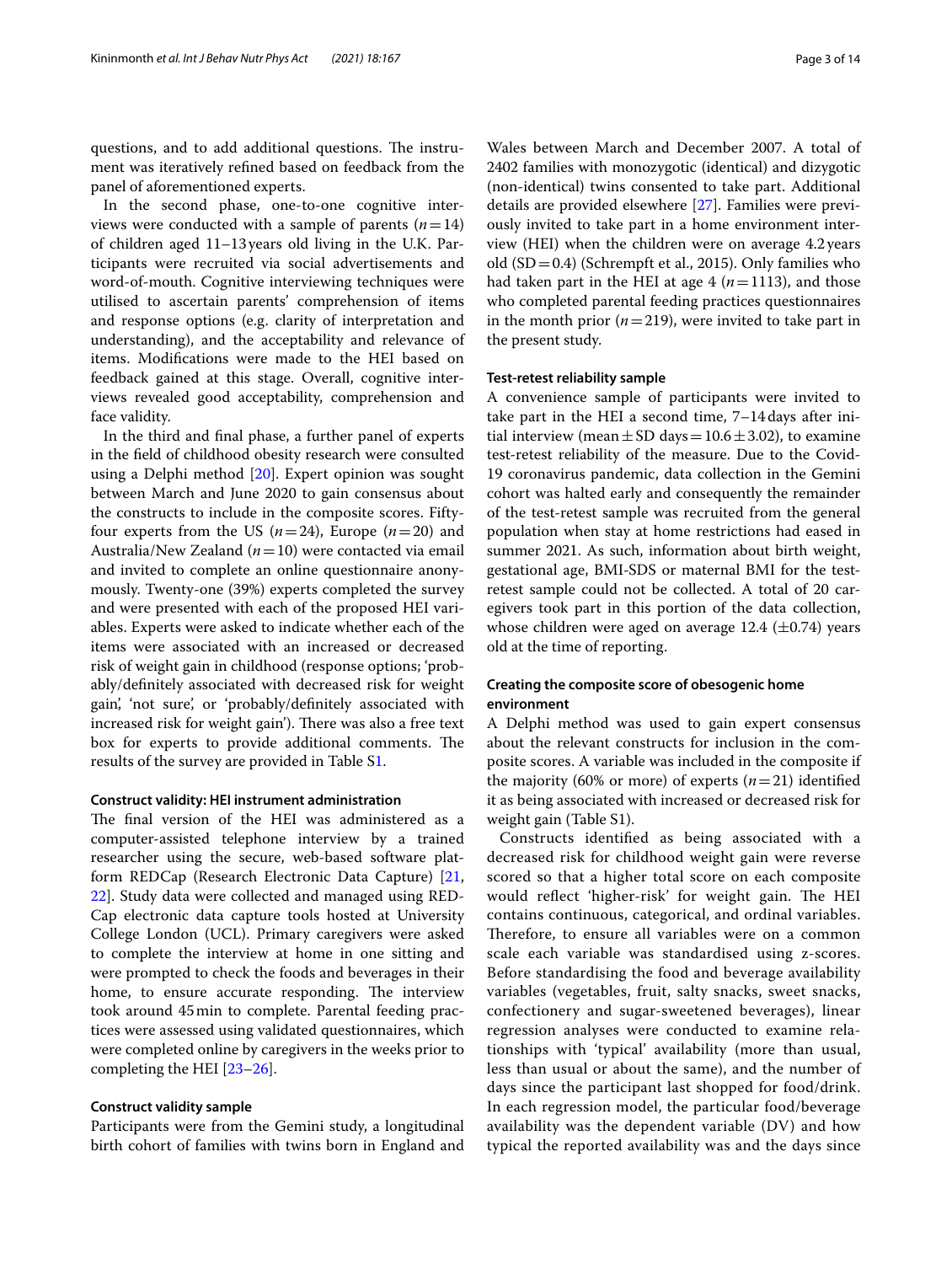last shopped were the independent variables (IVs). If only one of the IVs was signifcantly associated with food/drink availability, the model was re-run to include just the signifcant variable and the standardised residuals for the model were used in the composite  $[15]$  $[15]$ . This method was used to account for how typical the food in the home was at the time of data collection compared to 'usual'. To create the standardised energy-dense snack availability variable, the standardised residuals for salty snack, sweet snack and confectionery availability were summed. The variable was then standardised again to have a mean of 0 and a standard deviation of 1.

Finally, the standardised variables (Z-scores) were summed to create three composites: the home food environment (21 variables), the home physical activity environment (6 variables), and the home media environment (5 variables). The food, PA and media composites were then summed to create an overall home environment composite, dividing by the number of variables per composite so that each composite contributed equally to the overall score (food compos $ite/21+activity$  composite/6 + media composite/5). Higher scores on each composite scale refect 'higherrisk' environments.

The final list of constructs included in the composite, with descriptive statistics, are detailed in Table [1](#page-4-0). This updated composite score was similar in structure to the original HEI composite score [[15\]](#page-12-8), however, notable changes were made to constructs included in the home media domain. Full modifcations are shown in Table S[2.](#page-11-4)

## **Energy balance behaviours** *Dietary intake*

Parents were asked to report how often their children consumed fruit (excluding fruit juice), vegetables, energydense snacks (e.g. crisps and chocolate), sugar-sweetened drinks, artifcially-sweetened drinks, milk, fruit juice and smoothies. Responses were recorded on an eightpoint scale  $(1=$  never or less than once a month,  $2=1-3$ times a month,  $3=$ once a week,  $4=2-4$  times a week, 5=5–6 times a week, 6=once a day,  $7=2-3$  times per day,  $8 =$  four or more times per day). The questions were based on those used in brief dietary assessment methods, such as the Dietary Instrument for Nutrition (DINE), which has been validated against 4-day diet diaries [\[28](#page-12-19)]. In accordance with the 5-a-day UK dietary recommendation, fruit and vegetable consumption was categorised so that the higher consumption group represented consuming two or more portions a day. Energy-dense snack, sugar-sweetened and artifcially sweetened beverage consumption were collapsed so the highest consumption group represented consuming once or more per day.

#### *Physical activity levels*

Physical activity levels were assessed using the item 'Compared to other children of the same age and sex, how physically active is your child?' with a five-point response scale  $(1=$ much less active,  $2=$ somewhat less active,  $3=$  average,  $4=$  somewhat more active,  $5=$  much more active); which has been shown to be associated with objectively measured physical activity at age 11 (*β*   $(SE) = 60.5$  (17.0),  $p < 0.01$ ) [\[29](#page-12-20)]. For ease of interpretation, physical activity level was categorised so that the active group included those who were more active (response 4; somewhat more active and 5; much more active) than other children of the same age and sex; the comparison group were less active (response 1; much less active, 2; somewhat less active; or 3; about average).

## *Sedentary behaviours*

Parents were asked to report children's use of electronic devices to watch TV or other online media using the item 'On average, how long does your child watch TV programmes, movies, or online media (e.g. Netfix, Amazon Prime, YouTube videos) on an electronic device (e.g. desktop computer/laptop/tablet computer) on a typical weekday (Monday to Friday), at this time of year?'. Parents were also asked to report children's video game use using the item 'On average, how long does your child spend playing video games on a typical weekday (Monday to Friday), at this time of year? This includes on a handheld device, games console or computer/laptop.' There are no specifc guidelines for duration of screen-time and video game use in this age group [[30\]](#page-12-21), therefore media use was kept as a continuous variable.

## *Socioeconomic status*

Parents provided information about multiple indicators of SES, including: highest maternal educational qualifcation; current occupation (both parents); total annual household income; postcode; home ownership status; number of bedrooms in the home; and number of cars. Principal component analysis was used to create the SES composite score, which incorporated these seven indicators of SES. Higher composite scores refect higher SES. Full details of the SES composite are described elsewhere [[31\]](#page-12-22).

## *Anthropometric measurements at 12years*

Electronic weighing scales were sent to all Gemini families when the children were 2 years old and updated height charts were sent when the children were 10years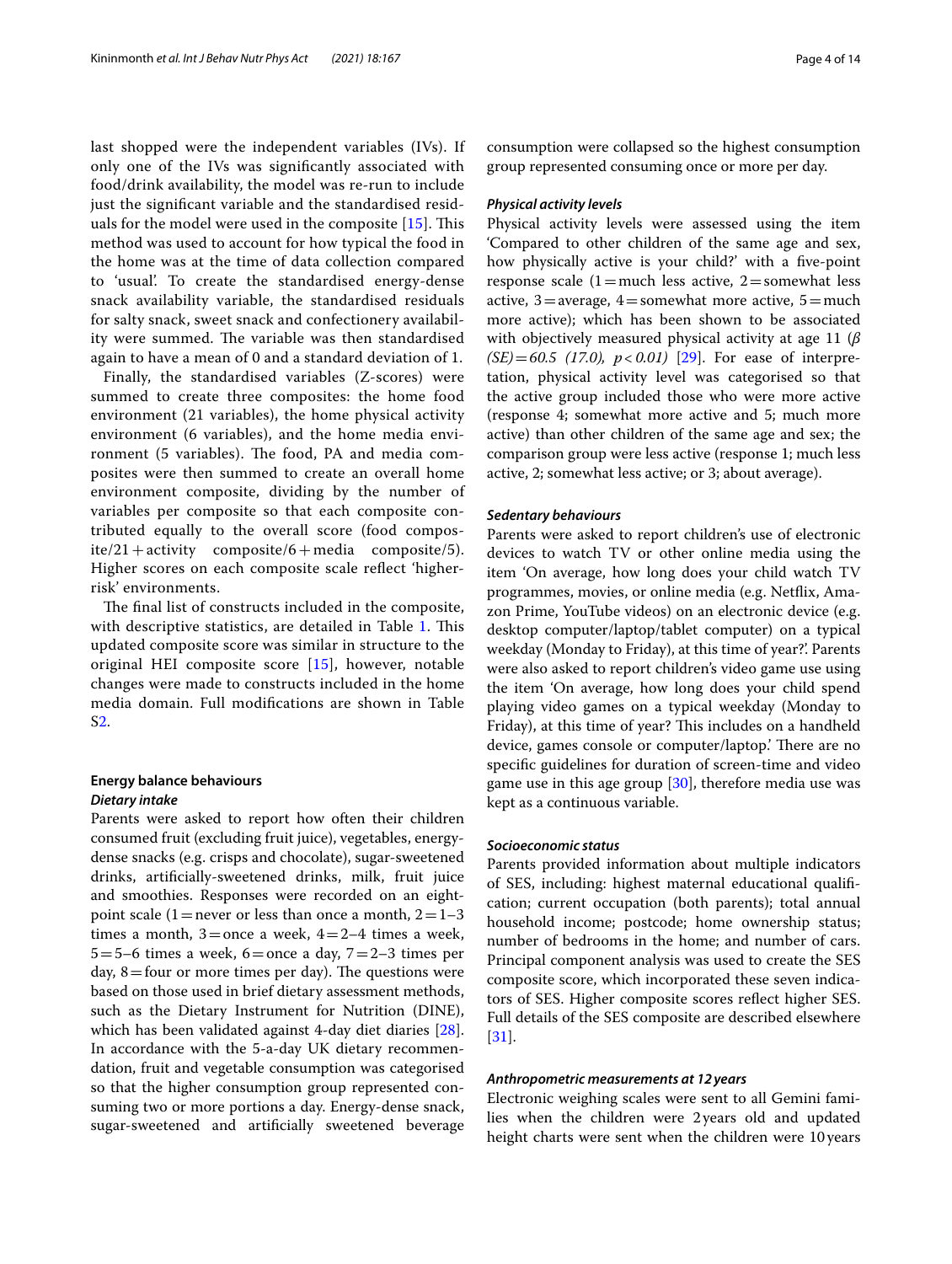<span id="page-4-0"></span>**Table 1** Descriptive statistics for the variables included in the HEI composite scores  $(n = 149$  families;  $n = 298$  children), mean (SD) for continuous variables and percentage (N) for categorical variables

| Home food environment                                                         | Mean (SD) or % (N) |
|-------------------------------------------------------------------------------|--------------------|
| Availability                                                                  |                    |
| Number of fruit types <sup>a</sup>                                            | 9.65(4.25)         |
| Number of vegetable types <sup>a</sup>                                        | 13.58 (4.63)       |
| Number of energy-dense snack types                                            | 6.96(3.22)         |
| Number of sugar-sweetened drinks                                              | 1.44(1.05)         |
| Accessibility (visibility)                                                    |                    |
| Fruit on display <sup>a</sup>                                                 | 95.3 (284)         |
| Vegetables ready-to-eat <sup>a</sup>                                          | 43 (128)           |
| Energy-dense snacks on display                                                | 4.0(12)            |
| Sugar-sweetened drinks on display                                             | 6.0(18)            |
| Accessibility (child can help him/herself)                                    |                    |
| Fruit <sup>a</sup>                                                            | 92.6 (276)         |
| Vegetables <sup>a</sup>                                                       | 94.6 (282)         |
| Energy-dense snacks                                                           | 55.4 (165)         |
| Sugar-sweetened drinks                                                        | 41.6 (124)         |
| <b>Parental feeding practices</b>                                             |                    |
| Emotional feeding <sup>b</sup>                                                | 1.45(0.47)         |
| Instrumental feeding <sup>b</sup>                                             | 1.81(0.53)         |
| Encouragementa, b                                                             | 2.28(0.59)         |
| Modelling <sup>a, b</sup>                                                     | 3.65 (0.68)        |
| Monitoring <sup>a, b</sup>                                                    | 2.44(0.98)         |
| Covert restriction <sup>a, b</sup>                                            | 3.23 (0.89)        |
| Restriction <sup>a, b</sup>                                                   | 3.52(1.16)         |
| Family meal frequency at the table (days per /week)                           | 3.43(2.18)         |
| Frequency child eats while watching TV and/or using a device (days per /week) | 1.66(1.09)         |
| Home activity environment                                                     |                    |
| Garden/outdoor space <sup>a</sup>                                             | 98.7 (294)         |
| Garden play equipment <sup>a, d</sup>                                         | 65.8 (196)         |
| Allowed to be physically active indoors <sup>a, d, e</sup>                    | 4.30 (1.07)        |
| Allowed to be physically active outdoors <sup>a, d, e</sup>                   | 4.76(0.56)         |
| Parental modelling of physical activity <sup>a</sup>                          | 3.97 (0.96)        |
| Parental support of physical activity <sup>a</sup>                            | 3.53(0.77)         |
| Home media environment                                                        |                    |
| Number of media equipment items in home                                       | 15.48 (4.20)       |
| Number of media equipment in child's bedroom                                  | 1.70(1.37)         |
| Caregiver rules around use of media equipment <sup>a,f</sup>                  | 2.38(0.78)         |
| Maternal time engaged in screen-based viewing (hours/week)                    | 14.26 (8.55)       |
| Partner time engaged in screen-based viewing (hours/week)                     | 14.94 (9.61)       |

<sup>a</sup> Variables identified as being associated with decreased risk for weight gain were reverse scored

 $^{\rm b}$  Measured using a five-point Likert scale (1  $=$  never, 5  $=$  always)

 $\epsilon$  Measured using a seven-point Likert scale (1  $=$  not at all, 7  $=$  strictly)

<sup>d</sup> *<sup>n</sup>*=294 as four children did not have access to a garden or outdoor space

 $^{\rm e}$  Measured using a five-point Likert scale (1  $=$  never; 5  $=$  all the time)

 $\int_{0}^{f}$  (0  $=$  no rules, 1  $=$  rules around one device, 2  $=$  rules around two devices, 3  $=$  rules around 3 or more devices)

old to collect measurements at 3-month intervals. At the time of the HEI, parents were also asked to provide their child's height and weight measurements. Child

date of birth (used to calculate age at the time of the interview), sex and gestational age were parent reported at baseline. Standard deviation scores (SDS) for child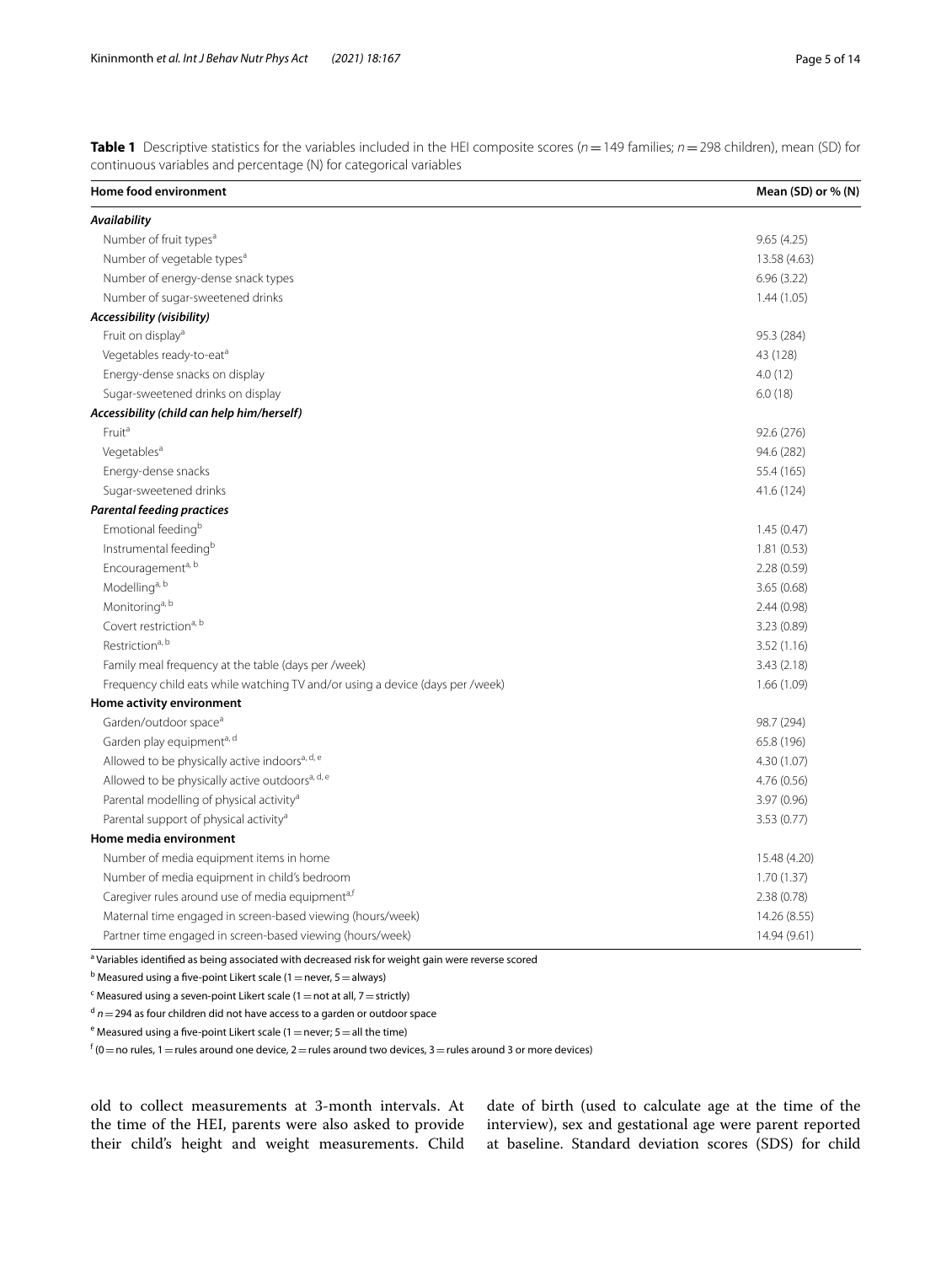BMI (BMI-SDS) were calculated using the UK90 British growth reference data [\[32\]](#page-12-23), adjusting for age at the time of measurement, sex, and gestational age.

## **Statistical analysis**

All analyses were performed using SPSS version 26.0 [\[33](#page-12-24)], with a *p*-value <0.05 considered statistically significant.

Single measure intraclass correlation coefficients (ICC) with 95% confdence intervals (95% CI) were used to assess test-retest reliability of each home environment composite score. ICC values were categorised as  $\langle 0.40 = \text{poor}, \ 0.40 - 0.75 = \text{fair to good agreement},$  $>0.75$  = excellent [[34\]](#page-12-25).

For categorical outcomes, Complex Samples Logistic Regression was used to examine associations between domain-specifc home environment composites and corresponding diet, physical activity and sedentary behaviours of each individual child. For continuous outcomes, Complex Samples General Linear Models were used to examine associations between domain specifc home environment composites and corresponding sedentary behaviours. Analyses were adjusted to account for clustering within families (complex samples analyses), sex of child and the child's age at time of home environment interview.

#### **Results**

#### **Sample characteristics**

In total, 219 families were invited to take part and 149 families (68.0%) with 298 children participated in the current study. There were no significant differences in baseline characteristics (i.e. age of mother, maternal BMI, SES, gestational age) between those invited to take part and the final sample. The study sample comprised families with data on all variables included in the analysis. Primary caregivers completed the HEI by telephone when the twins were on average 12.51 years old  $(SD=0.22)$ . Of responding caregivers,  $98.7\%$  ( $n=147$ ) were the child's mother and 1.3% ( $n=2$ ) were the father. The mean ( $\pm$ SD) duration of interviews was  $44.65 \left(\pm 10.73\right)$  minutes. Characteristics of the sample are shown in Table [2.](#page-6-0)

When examining diferences based on SES, lower SES was associated with 'higher-risk' overall home environments (*r*=−.26, *p*=.002), as well as 'higher-risk' home activity environments (r=−.21, *p*=.01) and 'higher-risk' home media environments (r=−.20, *p*=.014). No association was observed between SES and the home food environment (r=−.05, *p*=.529).

#### **Test‑retest reliability**

Test-retest reliability (ICC; 95% CI) of the home environment composite scores over a mean period of 10.6  $(\pm 3.02)$  days were excellent for food  $(0.77; 0.52-0.90)$ , media (0.83; 0.61–0.93) and the overall score (0.76; 0.49– 0.90), and were good for activity (0.62; 0.27–0.83).

## **Construct validity**

The ranges (for the standardised scores) on each home environment composite indicated that there was considerable variation between households: food (−13.67–23.15), physical activity (−4.54–15.45), media (−5.45–9.31) and overall (−2.17–3.02). Associations between the composites were low for food and activity  $(r=.21, p<.001)$ , and moderate for media and food  $(r=.37, p<.001)$ , and for the activity and media  $(r=.05,$  $p = .579$ ).

As shown in Table [3,](#page-7-0) for each 1 unit increase in obesogenic risk in the home food environment children were 11% less likely to consume fruits at least twice per day (OR; 95% CI=0.89; 0.84–.96; *p*<.001) and 12% less likely to consume vegetables at least twice per day (OR: 0.88; OR: 0.83–0.93; *p*<.001). On the other hand, for each 1 unit increase in obesogenic risk in the home food environment children were 13% more likely to consume energy-dense snacks at least once per day (OR: 1.13; 1.05–1.21; *p*<.001), 15% more likely to consume fast foods at least once per week (OR: 1.15; 1.07–1.23;  $p < .001$ ) and 11% more likely to consume convenience foods at least twice per week (OR: 1.11; 1.05–1.17,  $p = .001$ ). There were no significant associations between the home food environment and children's consumption of sugar-sweetened beverages, artifcially sweetened beverages, fruit juice or milk (ns; see Table [3](#page-7-0)).

No association was observed between home physical activity environments and children's physical activity levels. However, for each 1 unit increase in obesogenic risk in the media environments children were 11% more likely to be less physically active than other children (OR; 95%  $CI = 0.89$ ; 0.80–0.99,  $p = .037$ ). Children living in 'higherrisk' media environments also had higher overall screen time (TV viewing and online media: *β (SE)*=1.85 (.24), *p*<.001) and higher video game use (*β (SE)*=0.61 (0.14), *p*<.001), such that children's overall screen-time was 1.87units (hours/week) higher and video game use was 0.61units (hours/week) higher for each 1 unit increase in obesogenic risk in the home media environment.

Similar fndings were observed for the overall home environment (Table [4](#page-8-0)), each 1 unit increase in obesogenic risk in the home environment was associated with children being 60% less likely to consume fruit at least twice per day (OR; 95% CI=0.40; 0.26–0.61, *p*<.001), 70% less likely to consume vegetables at least twice per day (OR: 0.30; 0.18–0.52, *p*<.001) and 71% more likely to consume energy-dense snacks at least once per day (OR: 1.71; 1.08–2.69,  $p = 0.022$ ), 3 times more likely to consume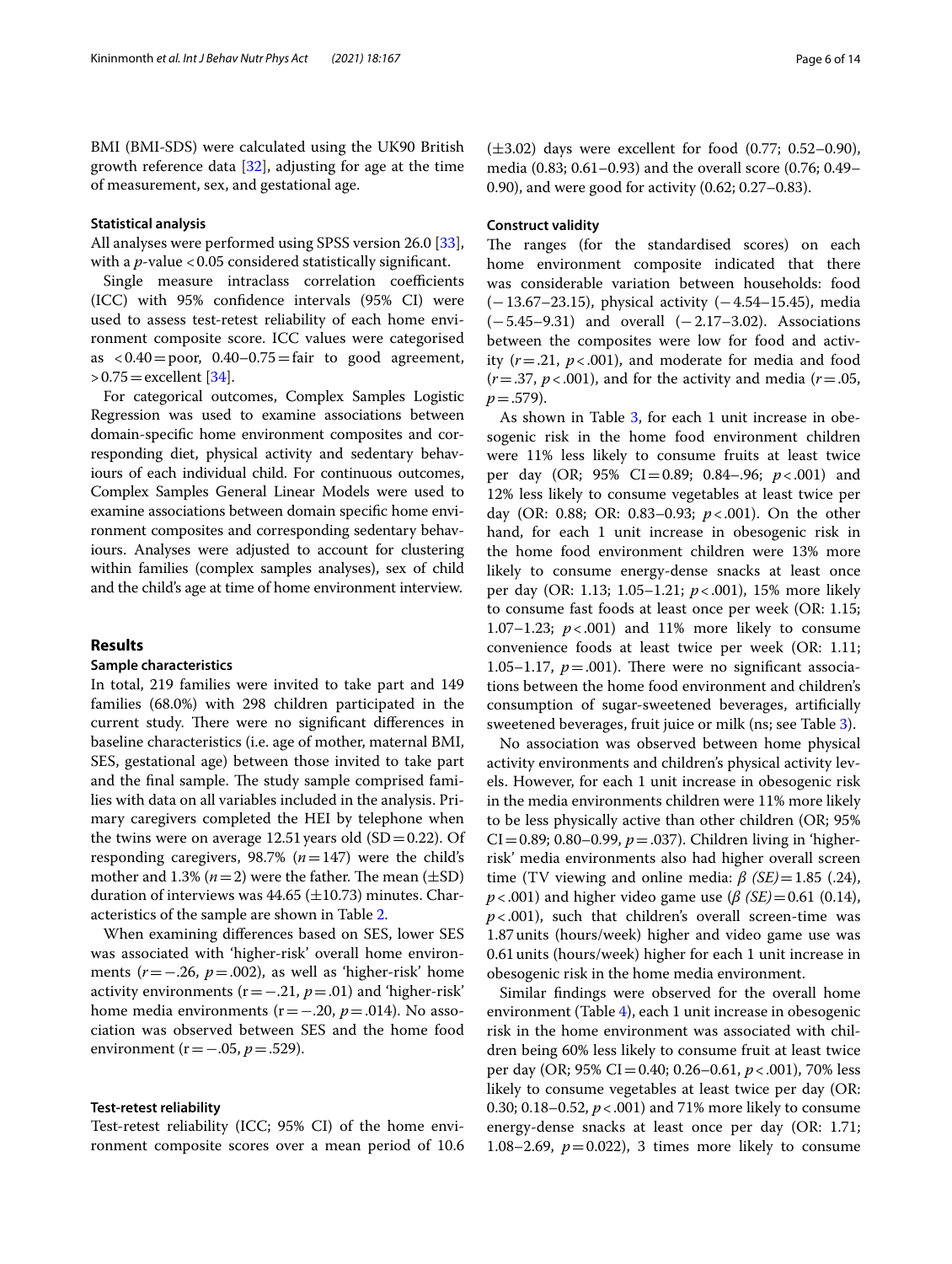|                                                                            | HEI at age 12 ( $n = 149$ families, 298 children) | Test-retest sample<br>$(n=20$ families) |
|----------------------------------------------------------------------------|---------------------------------------------------|-----------------------------------------|
|                                                                            | Mean (SD) or % (n)                                | Mean (SD) or % (n)                      |
| Age of child at HEI (years)                                                | 12.51 (0.22)                                      | 12.40 (0.74)                            |
| Gestation (weeks)                                                          | 36.07(2.6)                                        |                                         |
| Birth weight SDS                                                           | $-0.57(0.96)$                                     |                                         |
| BMI SDS at age 12                                                          | $-0.06(1.14)$                                     |                                         |
| Sex of child                                                               |                                                   |                                         |
| Male                                                                       | 48.7 (145)                                        | 55.0 (11)                               |
| Female                                                                     | 51.3 (106)                                        | 45.0(9)                                 |
| Zygosity                                                                   |                                                   |                                         |
| MZ                                                                         | 28.9 (43)                                         |                                         |
| DZ                                                                         | 70.5 (105)                                        |                                         |
| Maternal age at twin's birth (years)                                       | 35.1 (4.22)                                       | 32.8 (5.94)                             |
| Maternal BMI at baseline <sup>a</sup>                                      | 24.26 (4.22)                                      |                                         |
| SES <sup>b</sup> composite at baseline                                     | 5.03(1.01)                                        |                                         |
| SES <sup>b</sup> composite at HEI                                          | 5.15(1.03)                                        | 4.94 (0.97)                             |
| <b>Maternal ethnicity</b>                                                  |                                                   |                                         |
| White                                                                      | 94.6 (141)                                        | 100 (20)                                |
| Non-white                                                                  | 5.4(8)                                            | 0(0)                                    |
| <b>Marital status</b>                                                      |                                                   |                                         |
| Married or cohabiting                                                      | 94 (140)                                          | 80 (16)                                 |
| Separated or divorced                                                      | 4(6)                                              | 10(2)                                   |
| Single                                                                     | 2(3)                                              | 10(2)                                   |
| Child's dietary intake                                                     |                                                   |                                         |
| Fruit consumption                                                          |                                                   |                                         |
| $\geq$ twice a day                                                         | 58.1 (173)                                        | 60.0(12)                                |
| <twice a="" day<="" td=""><td>41.9 (125)</td><td>40.0(8)</td></twice>      | 41.9 (125)                                        | 40.0(8)                                 |
| Vegetable consumption                                                      |                                                   |                                         |
| $\geq$ twice a day                                                         | 80.2 (239)                                        | 65.0(13)                                |
| <twice a="" day<="" td=""><td>19.8 (59)</td><td>35.0(7)</td></twice>       | 19.8 (59)                                         | 35.0(7)                                 |
| Energy-dense snack consumption                                             |                                                   |                                         |
| $\geq$ once a day                                                          | 75.2 (224)                                        | 80.0 (16)                               |
| <once a="" day<="" td=""><td>24.8 (74)</td><td>20(4)</td></once>           | 24.8 (74)                                         | 20(4)                                   |
| Fast food consumption                                                      |                                                   |                                         |
| $\geq$ once a week                                                         | 19.8 (59)                                         | 20.0(4)                                 |
| Never or less than once a week                                             | 80.2 (239)                                        | 80.0 (16)                               |
| Convenience food                                                           |                                                   |                                         |
| $\geq$ twice per week                                                      | 35.6 (106)                                        | 35.0 (7)                                |
| <twice per="" td="" week<=""><td>64.4 (192)</td><td>65.0 (13)</td></twice> | 64.4 (192)                                        | 65.0 (13)                               |
| Sugar-sweetened drink consumption                                          |                                                   |                                         |
| $\geq$ once a day                                                          | 8.4(25)                                           | 0.0(0)                                  |
| <once a="" day<="" td=""><td>91.6 (273)</td><td>100.0 (20)</td></once>     | 91.6 (273)                                        | 100.0 (20)                              |
| Artificially-sweetened drink consumption                                   |                                                   |                                         |
| $\geq$ once a day                                                          | 67.4 (201)                                        | 65.0 (13)                               |
| <once a="" day<="" td=""><td>32.6 (97)</td><td>35.0(7)</td></once>         | 32.6 (97)                                         | 35.0(7)                                 |
| Fruit juice & smoothie consumption                                         |                                                   |                                         |
| $\geq$ once a day                                                          | 41.9 (125)                                        | 45.0(9)                                 |
| <once a="" day<="" td=""><td>58.1 (173)</td><td>55.0 (11)</td></once>      | 58.1 (173)                                        | 55.0 (11)                               |

<span id="page-6-0"></span>**Table 2** Characteristics of families in the HEI sample at age 12 and test-retest reliability sample, mean (SD) for continuous variables and percentage (N) for categorical variables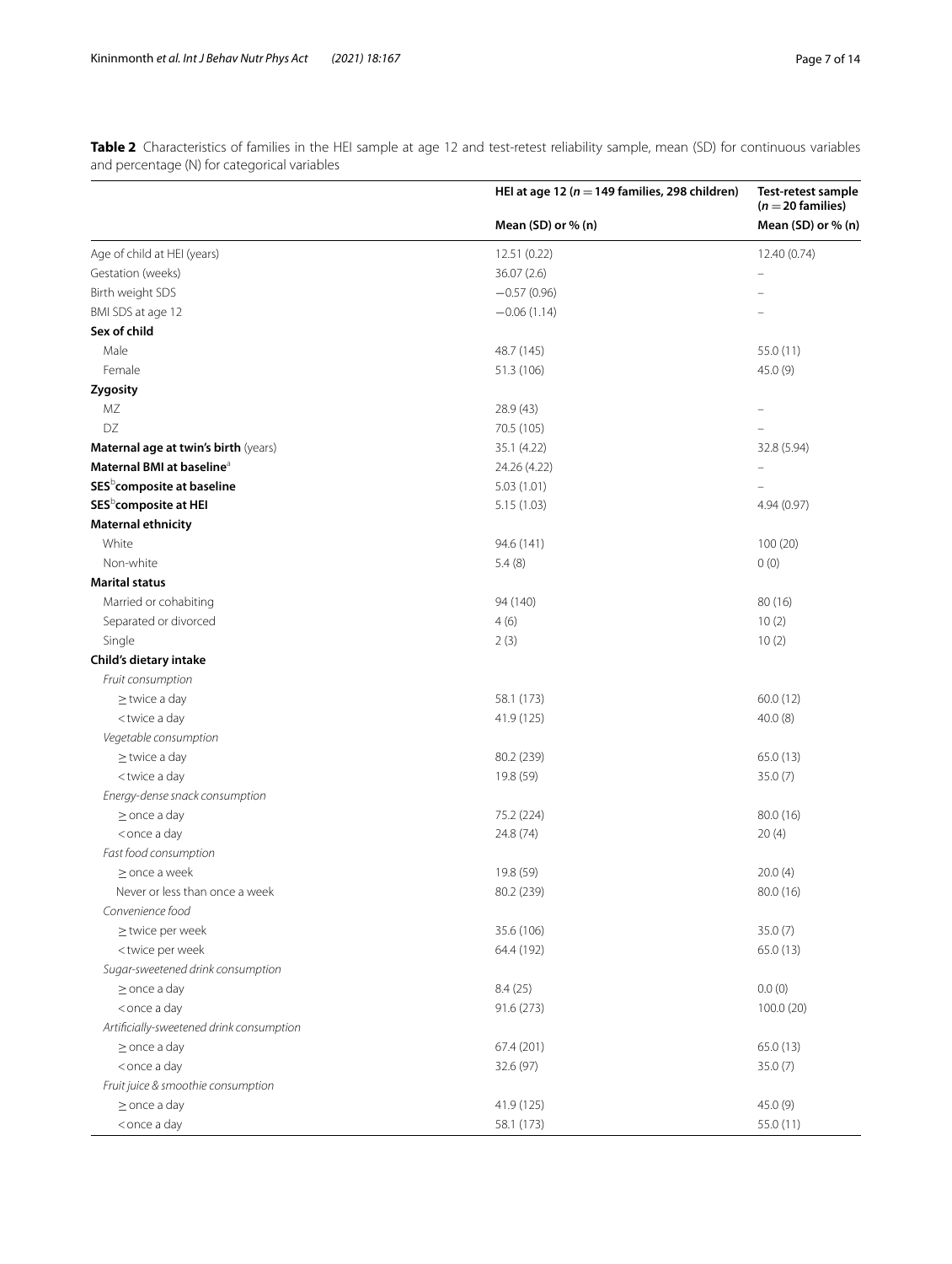## **Table 2** (continued)

|                                                                       | HEI at age 12 ( $n = 149$ families, 298 children) | Test-retest sample<br>$(n=20$ families) |  |
|-----------------------------------------------------------------------|---------------------------------------------------|-----------------------------------------|--|
|                                                                       | Mean $(SD)$ or % $(n)$                            | Mean (SD) or $% (n)$                    |  |
| Milk consumption                                                      |                                                   |                                         |  |
| $\geq$ twice a day                                                    | 71.4 (212)                                        | 40.0(8)                                 |  |
| <twice a="" day<="" td=""><td>28.6 (85)</td><td>60.0(12)</td></twice> | 28.6 (85)                                         | 60.0(12)                                |  |
| Physical activity level <sup>c</sup>                                  |                                                   |                                         |  |
| Somewhat or much more active                                          | 59.4 (177)                                        | 55.0 (11)                               |  |
| About average or less active                                          | 40.6 (121)                                        | 45.0(9)                                 |  |
| Sedentary behaviours                                                  |                                                   |                                         |  |
| TV viewing and online media use (hours/week)                          | 16.73 (9.70)                                      | 13.37 (7.52)                            |  |
| Video game use (hours/week)                                           | 6.91(6.82)                                        | 6.13(8.58)                              |  |
| Home environment composites                                           | Range                                             |                                         |  |
| Home food environment composite                                       | $-13.67 - 23.15$                                  |                                         |  |
| Home PA environment composite                                         | $-4.54 - 15.45$                                   |                                         |  |
| Home media environment composite                                      | $-5.45 - 9.31$                                    |                                         |  |
| Overall home environment composite                                    | $-2.17 - 3.02$                                    |                                         |  |

<sup>a</sup> Data were missing for 0.7% (*n* = 1) families

 $^{\rm b}$  The SES composite score is a weighted score which takes into account the following indicators of SES: gross annual household income (before tax deductions), index of multiple deprivation (IMD), maternal education, home ownership status, household National Statistics Socioeconomic classifcation (NS-SEC) based on the household representative person, number of bedrooms and number of cars [[31\]](#page-12-22)

<sup>c</sup> Compared to other children of the same age and sex

<span id="page-7-0"></span>Table 3 Complex samples logistic regression and CSGLM<sup>a</sup>: associations between food, physical activity and media home environments and corresponding diet, physical activity and screen-based sedentary behaviours (*n*=298)

|                                                   | Home food environment              |                         |       |         |
|---------------------------------------------------|------------------------------------|-------------------------|-------|---------|
| <b>Outcome variables</b>                          | N(%)                               | OR (95%CI) <sup>1</sup> |       | P value |
| Dietary intake behaviours                         |                                    |                         |       |         |
| Fruit ( $\geq$ twice per day)                     | 173 (58.1%)                        | $0.89(0.84 - 0.96)$     |       | < .001  |
| Vegetables ( $\geq$ twice per day)                | 239 (80.2%)                        | $0.88(0.83 - 0.93)$     |       | < .001  |
| Energy-dense snacks (≥once per day)               | 224 (75.2%)                        | $1.13(1.05 - 1.21)$     |       | < .001  |
| Fast food intake (≥once per week)                 | 59 (19.8%)                         | $1.15(1.07-1.23)$       |       | < .001  |
| Convenience food (>twice per week)                | 106 (35.6%)                        | $1.11(1.05 - 1.17)$     |       | .001    |
| Sugar Sweetened Beverages (> once per day)        | 25 (8.4%)                          | $1.03(0.97 - 1.10)$     |       | .334    |
| Artificially-sweetened beverages (> once per day) | 97 (32.6%)                         | $1.05(0.99 - 1.10)$     |       | .084    |
| Fruit juice ( $\geq$ once per day)                | 125 (41.9%)                        | $0.98(0.94 - 1.03)$     |       | .508    |
| Milk ( $\geq$ twice per day)                      | 85 (28.6%)                         | $1.00(0.95 - 1.06)$     |       | .995    |
| <b>Activity behaviours</b>                        | Home physical activity environment |                         |       |         |
| Physical activity (more active)                   | 177 (59.4%)                        | $0.89(0.78 - 1.03)$     |       | .130    |
| Screen-based sedentary behaviours <sup>b</sup>    | Home media environment             |                         |       |         |
|                                                   | Mean (SD)                          | $B(\pm SE)$             | $R^2$ | P value |
| TV viewing and online media (hours/week)          | 16.73 (9.70)                       | 1.85 ( $\pm$ 0.24)      | .276  | < .001  |
| Video games (hours/week)                          | 6.91(6.82)                         | $0.61 (\pm 0.14)$       | .344  | $-.001$ |

*OR* Odds Ratio, 95% CI 95% confdence interval

<sup>a</sup> Adjusting for clustering within families (complex samples analyses), the child's age at time of home environment interview, child sex

<sup>b</sup> Screen-based sedentary behaviours were treated as a continuous variable as there are no specific guidelines for duration of screen-time and video game use in this age group (Hill et al., 2016)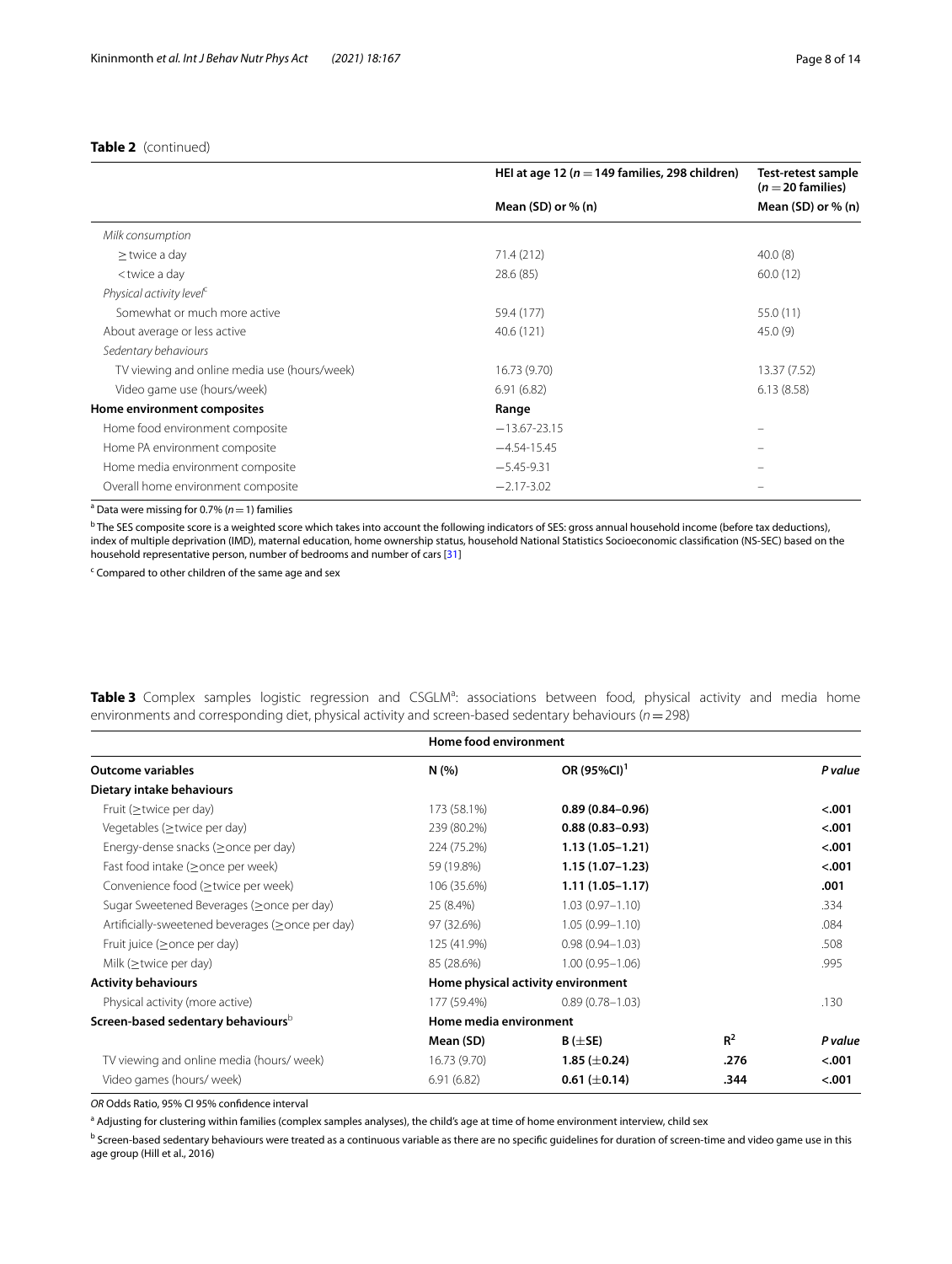<span id="page-8-0"></span>

|  |  |  |                                                                                           |  | Table 4 Complex samples logistic regression and CSGLM <sup>a</sup> : associations between overall home environment composite and |  |
|--|--|--|-------------------------------------------------------------------------------------------|--|----------------------------------------------------------------------------------------------------------------------------------|--|
|  |  |  | corresponding diet, physical activity and screen-based sedentary behaviours ( $n = 298$ ) |  |                                                                                                                                  |  |

| Dietary intake behaviours                         | Home environment composite |                         |       |         |  |
|---------------------------------------------------|----------------------------|-------------------------|-------|---------|--|
|                                                   | N(%)                       | OR (95%CI) <sup>1</sup> |       | P value |  |
| Fruit $(\geq$ twice per day)                      | 173 (58.1%)                | $0.40(0.26 - 0.61)$     |       | < .001  |  |
| Vegetables ( $\geq$ twice per day)                | 239 (80.2%)                | $0.30(0.18 - 0.52)$     |       | < .001  |  |
| Energy-dense snacks (≥once per day)               | 224 (75.2%)                | $1.71(1.08 - 2.69)$     |       | .022    |  |
| Fast food intake (> once per week)                | 59 (19.8%)                 | 3.09 (1.90-5.04)        |       | $-.001$ |  |
| Convenience food (≥twice per week)                | 106 (35.6%)                | $2.58(1.64 - 4.05)$     |       | $-.001$ |  |
| Sugar Sweetened Beverages (> once per day)        | 25 (8.4%)                  | $1.61(0.92 - 2.82)$     |       | .097    |  |
| Artificially-sweetened beverages (> once per day) | 97 (32.6%)                 | $1.54(1.03 - 2.29)$     |       | .034    |  |
| Fruit juice ( $\geq$ once per day)                | 125 (41.9%)                | $0.93(0.66 - 1.31)$     |       | .678    |  |
| Milk ( $\geq$ twice per day)                      | 85 (28.6%)                 | $1.36(0.97 - 1.93)$     |       | .076    |  |
| <b>Activity behaviours</b>                        | N(%)                       | OR (95% CI)             |       |         |  |
| Physical activity (more active)                   | 177 (59.4%)                | $0.57(0.40 - 0.80)$     |       | .002    |  |
| Screen-based sedentary behaviours <sup>D</sup>    | Mean (SD)                  | $B(\pm SE)$             | $R^2$ |         |  |
| TV viewing and screen time (hours/week)           | 16.73 (9.70)               | 4.55 $(\pm .78)$        | .175  | $-.001$ |  |
| Video game use (hours/week)                       | 6.91(6.82)                 | 1.56 $(\pm .43)$        | .325  | $-.001$ |  |

OR Odds Ratio, 95% CI-95% confidence interval

<sup>a</sup> Adjusting for clustering within families (complex samples analyses), the child's age at time of home environment interview, child sex

<sup>b</sup> Sedentary behaviours were treated as a continuous variable as there are no specific guidelines for duration of screen-time and video game use in this age group [[30](#page-12-21)]

<span id="page-8-1"></span>**Table 5** Associations<sup>a</sup> between the home environment composites and BMI-SDS at age 12 (*N*=298)

| <b>Composite scores</b>                      | <b>BMI-SDS at age 12</b> |       |         |  |  |
|----------------------------------------------|--------------------------|-------|---------|--|--|
|                                              | $\beta$ ( $\pm$ SE)      | $R^2$ | P value |  |  |
| Home food composite                          | $.006 (\pm .01)$         | .002  | .674    |  |  |
| Home activity composite                      | $-.001 (\pm .03)$        | .001  | .970    |  |  |
| Home Media composite                         | .12 ( $\pm$ .03)         | .079  | < .001  |  |  |
| <b>Overall home environment</b><br>composite | .23 ( $\pm$ .09)         | .034  | .014    |  |  |

<sup>a</sup> Adjusting for clustering within families (complex samples analyses), the child's age at time of home environment interview, child sex

fast food at least once per week (OR: 3.09; 1.90–5.04, *p*<0.001), and 2.6 times more likely to consume convenience foods at least twice per week (OR: 2.58; 1.64–4.05,  $p < 0.001$ ).

Each 1 unit increase in obesogenic risk in home environments was associated with children being 43% less physically active (OR;  $95\%$  CI = 0.57; 0.40–0.80,  $p < .01$ ). Children living in 'higher-risk' home environments also had signifcantly higher overall screen-time (TV viewing and online media content) (*β (SE)*=4.55 (.78), *p* < .001) and higher video game use (*β (SE)*=1.56 (.43),  $p$  < 0.001), such that children's overall screen-time was 4.55 units (hours/week) higher and video game use was 1.56 units (hours/week) higher for each 1 unit increase in obesogenic risk in the overall home environment.

As shown in Table [5,](#page-8-1) 'higher-risk' overall home environment was associated with higher BMI-SDS at age 12 *(β (SE)*=*0.23 (0.09), p*=*.014),* such that children's BMI-SDS was 0.23 units higher for each 1 unit increase in obesogenic risk of the overall home environment*.* Additionally, 'higher-risk' media environments were associated with higher BMI-SDS at age 12 (*β (SE)*=*0.12 (0.03), p < .001*). No association was observed between the activity and food domains and BMI-SDS at 12 years.

## **Discussion**

This study provides evidence in support of the feasibility, reliability and validity of a comprehensive measure of the obesogenic home environment in 12year old children. The revised HEI was feasible for administration via telephone interviews with primary caregivers. Additionally, the 2-week test-retest reliability of the home environment composite scores were good to excellent. Moreover, this is the frst study to demonstrate cross-sectional associations between a comprehensive measure of physical and social aspects of the home environment, and BMI in school-aged children. The findings also characterise relationships between the home environment (overall composite score and the food, activity and media composites separately) and children's energy balance behaviours (food intake, physical activity and screen-based sedentary behaviours). This reflects similar findings observed in the same cohort when the children were 4 years old [\[15](#page-12-8)].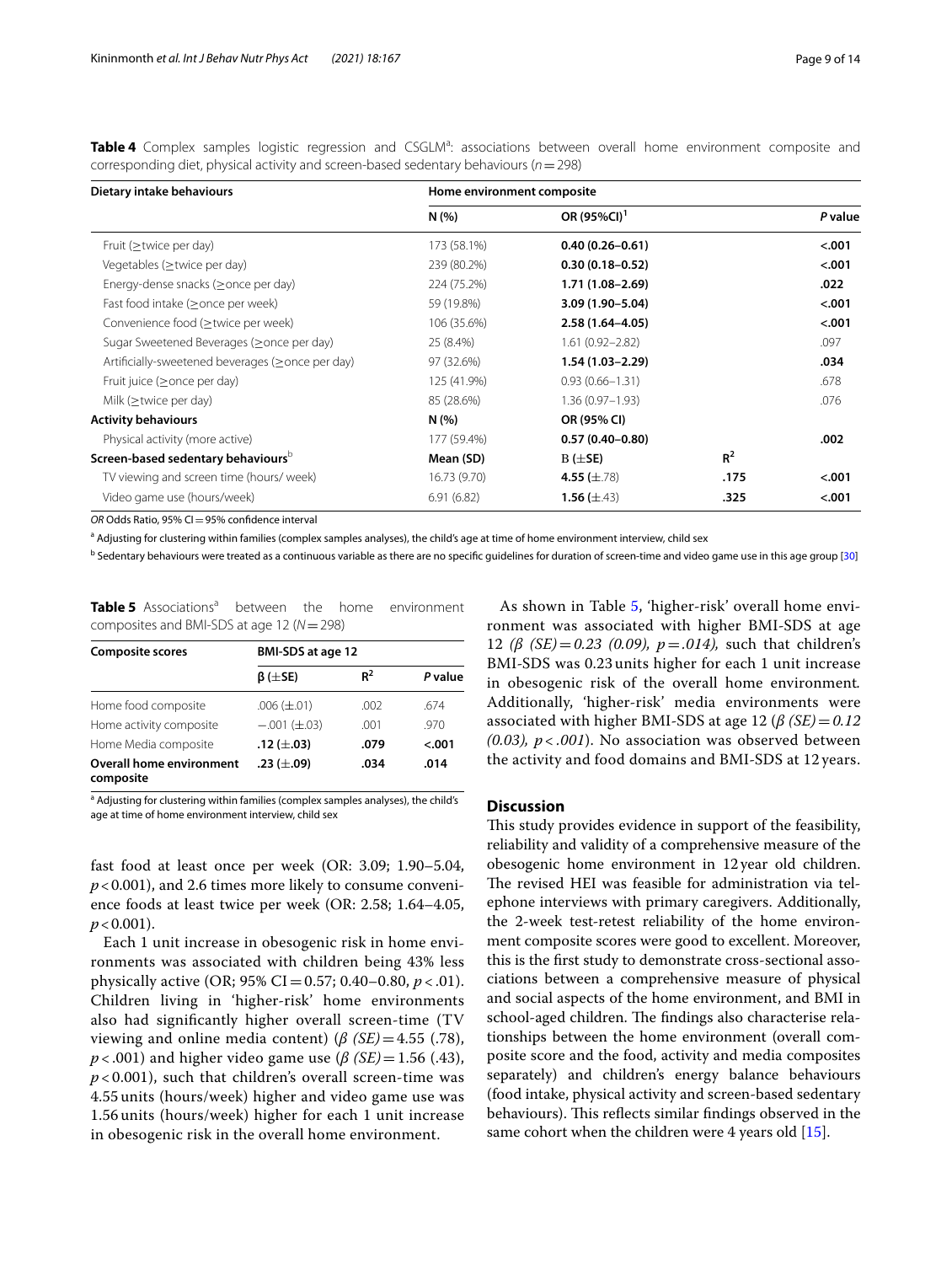While the observed relationships between the home environment and energy balance behaviours have been previously demonstrated [[3,](#page-11-2) [15](#page-12-8), [35,](#page-12-26) [36\]](#page-12-27), earlier research in this sample found no cross-sectional association with BMI-SDS at age four [\[15\]](#page-12-8). However, previous research in this cohort at age four demonstrated that the heritability of BMI was stronger in 'higher-risk' home environments compared to 'lower-risk' environments [[17\]](#page-12-10). This suggests obesity-related genes are more strongly associated with BMI in more obesogenic environments and children with higher genetic risk for obesity are particularly vulnerable to these obesogenic environments. The positive association between the overall home environment composite score and BMI-SDS observed at age 12 in the present study, supports previous suggestions that the relationship between the home environment and child weight may not manifest until later childhood by which time children have experienced a longer exposure to the home environment, and genetic susceptibility has had the opportunity to be fully expressed in 'higher-risk' environments [[15,](#page-12-8) [17\]](#page-12-10). However, it is important to note that this study is cross-sectional precluding insight into the directionality of these associations. Longitudinal research is needed to examine prospective relationships between the home environment and child weight development.

This finding was also seen for the home media environment with 'higher-risk' home media environments being cross-sectionally associated with higher BMI-SDS at 12years of age. In contrast, the home food and physical activity environment composites were not associated with BMI-SDS in this sample. These findings align with a recent systematic review which highlighted consistent associations between the home media environment and child adiposity [[11](#page-12-4)], but reported mixed fndings for the home food and physical activity environments.

The home food environment composite was positively correlated with the home activity *(r*=*.21, p<.001)* and media composites  $(r=.37, p<.001)$ . This suggests that 'higher-risk' in the home food environment was also refected to some extent in the home activity and media composites*, and* vice versa*.* Conversely, there was no clear association between the home activity and media environments  $(r = .03, ns)$ , indicating that some aspects of the home may present greater risk for weight gain than others. For example, a household may have a higher score for the media composite, indicating 'higher-risk' media environment, but a lower score for the activity composite, indicating 'lower-risk' activity environment. This finding is supported by previous research  $[15]$  $[15]$  and highlights the importance of utilising measures that capture the overall obesogenic nature of the home environment. Other evidence has suggested that physical activity and sedentary behaviours are largely independent of one another, and engaging in sedentary activities is not necessarily an obstacle to also being physically active [\[37](#page-12-28)].

The determinants of physical activity are complex; children's activity levels are infuenced by factors on an individual, interpersonal and environmental level [[38](#page-12-29), [39](#page-13-0)]. Existing research has found limited evidence for the role of the home activity environment on children's physical activity levels [[40\]](#page-13-1). Our fndings similarly revealed no association between the home physical activity composite and activity levels in school-aged children. This is perhaps unsurprising, given that as children approach adolescence they increasingly engage in the majority of their physical activity away from the home, through active travel or in school or activity club settings [[41](#page-13-2)[–43](#page-13-3)]. However, associations were observed between the overall home environment and children's physical activity levels, with children in 'higher-risk' home environments found to be less physically active than those living in 'lower-risk' home environments. The difference in findings between the overall home environment composite and the individual activity domain highlights the importance of utilising composite measures, as the lower activity levels were largely driven by the home media environment. Other aspects of the home environment likely combine with the activity domain to infuence children's physical activity levels. This view is supported by research conducted in US children (*n*=713 children, aged 6–11) which found that variables within the home media (e.g. bedroom media devices, parental screen-time) and activity environments (e.g. parental support of PA, PA equipment at home) interact to infuence children's sedentary behaviour and activity levels and, combined, these aspects have greater infuence on behaviour than either factor alone [[44\]](#page-13-4). In line with this, the effect sizes for the ORs for the overall home environment composite were substantially larger than for each of individual home environment (food, activity and media) composites, suggesting that the individual aspects of the home environment are correlated with one another, and together have a cumulative efect on childrens' energy balance behaviours. As such, it is important for future research to utilise composite measures of the home environment, rather than looking at a single domain in isolation.

Evidence highlights that the 'availability' and 'accessibility' of foods and beverages within the home are important correlates of children's dietary intake [[45–](#page-13-5)[47\]](#page-13-6). In the present study, children from 'higher-risk' home food environments were less likely to consume fruits and vegetables, and were more likely to consume energy-dense snacks, fast food and convenience food. The same patterns of association were observed for the overall home environment composite, but with considerably larger effect sizes. These findings are consistent with previous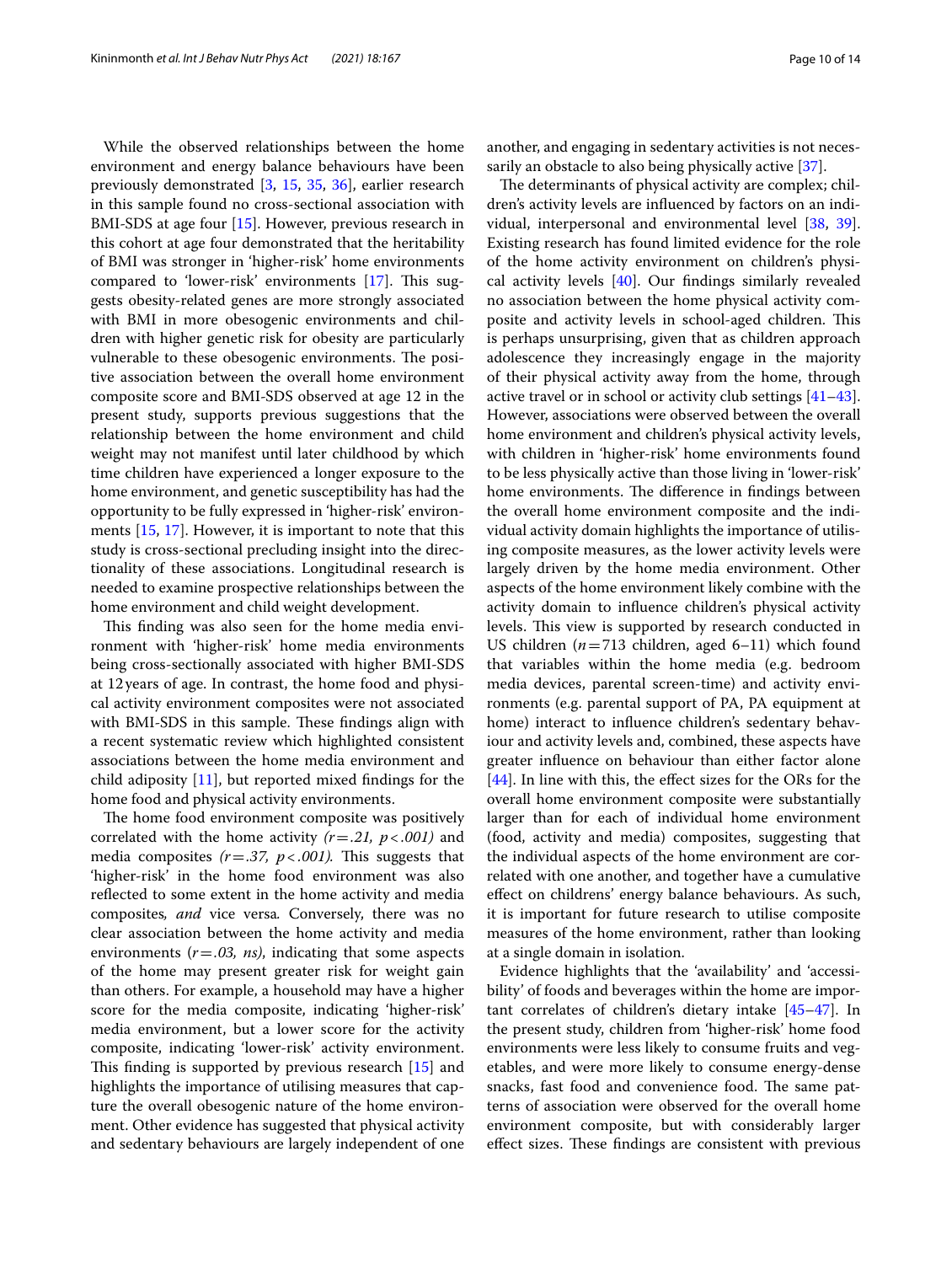research conducted in pre-school aged children [\[15](#page-12-8)]. However, unlike this previous study [[15\]](#page-12-8), findings revealed no association between the home food environment and children's consumption of sugar-sweetened beverages (SSBs). This difference in findings may be due to the age of the children. At 12 years old, children spend greater time away from the home and have more autonomy over their food choices. It is possible that environments external to the home, are more infuential in older children's consumption of SSBs [[10,](#page-12-3) [48](#page-13-7), [49](#page-13-8)]. However, research conducted in children aged 10–12years from Eight European countries  $(n=7915)$  revealed greater availability of SSB at home was strongly associated with greater consumption of these drinks [\[50](#page-13-9)]. Similar fndings were also observed in a cross-sectional study of 2719 Australian children aged  $11-16$  [[51](#page-13-10)]. In both these studies, the children were asked to report their own SSB consumption, whereas the present study utilised parent-reports. Conficting results may refect the fact that parents are less aware of their children's SSB consumption compared to other food and beverage types, or that parents are more susceptible to social desirability biases than their children when reporting dietary intakes [\[52](#page-13-11)]. Another possible explanation is that consumption of SSBs was low in the present sample, with only 8.4% of children consuming SSBs ≥once a day, resulting in insuffcient variation to observe associations. Future research is required to examine agreement between parent- and child-reported measures of SSB intake in this age group.

In the present research, living in 'higher-risk' home media environments (characterised by greater availability of electronic devices in the home and child's bedroom, fewer parental rules around electronic devices, and greater parental modelling of screen-based sedentary behaviours), was associated with children spending more time watching screens (TV viewing and online media) and playing video games each week. In line with previous research, our fndings indicate the environment within the home may be an important factor in shaping children's behaviours  $[53]$  $[53]$ . Therefore, targeting modifable aspects of the home environment, such as reducing access to electronic devices at home, and setting limits around electronic devices, could be an efective way to reduce screen-time and lower risk for weight gain [\[10,](#page-12-3) [54–](#page-13-13)[56\]](#page-13-14). Furthermore, a recent meta-analysis also revealed that exposure to screen-based junk food advertisements correlates with increases in energy consumption and BMI, these fndings suggests that increased exposure to food advertisements via screen time may be another aspect by which the media domain may be predisposing to greater risk for weight gain [[57\]](#page-13-15).

Unlike previous research which captures SES using a single indicator (e.g. household income or parental education), the present study utilised a comprehensive composite measure of SES that incorporates individual, household and neighbourhood level factors. In the present study, lower SES was associated with 'higher-risk' home environments. These findings are in line with previous research which highlights that lower SES households had greater access to electronic devices in the child's bedroom [\[58](#page-13-16)[–60\]](#page-13-17), less access to physical activity equipment and garden space  $[61-63]$  $[61-63]$ , and less availability of fruits and vegetables [\[64](#page-13-20)[–66\]](#page-13-21). For lower SES families, decisions about food purchasing are largely dictated by price, ease of preparation and a product's shelf-life. Regular eating routines and family mealtimes are also harder to achieve for caregivers with limited resources and unpredictable working schedules  $[67, 68]$  $[67, 68]$  $[67, 68]$ . These factors make it harder for families of lower SES to establish a healthier home environment and must be considered when developing home-based interventions. Future research is needed to examine pathways linking SES, the home environment and weight.

## **Strengths and limitations**

Strengths of this study include the systematic development and utilisation of a comprehensive measure of the home environment which was guided by expert consultation and cognitive interviews with the target population. This work resulted in a comprehensive measure of the obesogenic home environment that captures composite scores for the food, physical activity and media domains as well as the overall home environment. However, there are several limitations that should be addressed. Firstly, this study relied on parent-report for both the characteristics of the home environment and their children's energy balance behaviours, and thus may be susceptible to social desirability biases [[52](#page-13-11)]. However, previous research utilising an earlier version of the HEI revealed good to excellent validity when compared to objective measures of the home environment (e.g. wearable devices) [\[16](#page-12-9)]. Nevertheless, future research should aim to utilise more objective measures of energy balance behaviours. Although our analyses adjusted for covariates, it is likely that residual confounding from other unmeasured factors remains (i.e. household stress, family dynamics, etc.). It should also be noted that the study sample was small in comparison to the prior study undertaken in participants from the same cohort of children [\[15](#page-12-8)]. In comparison, it was also fairly homogenous, with the majority identifying as White (94.6% vs 86.0%) and a large proportion of higher SES households compared with the general population, meaning our fndings may not be representative. Furthermore, this study utilised BMI-SDS as the primary measure of adiposity. There are limitations to using BMI as it cannot diferentiate between weight attributable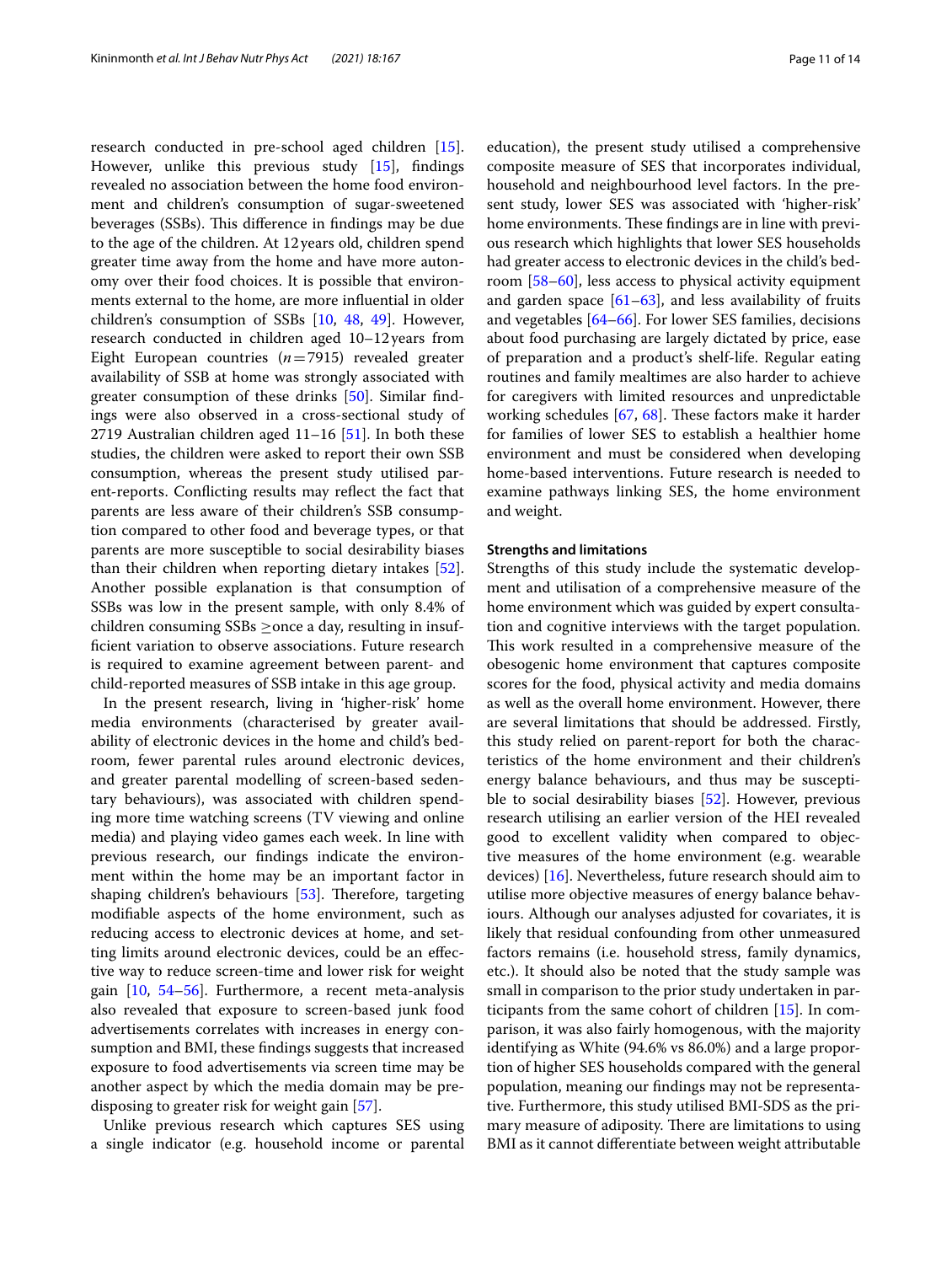to fat mass or lean mass therefore misclassifcation of weight status can occur at an individual level, especially during later childhood when maturation occurs at difering rates. Thus, utilising other measures of adiposity such as waist circumference, body fat percentage or skinfold thickness may be benefcial. Finally, the cross-sectional nature of this research prevents conclusions regarding the directionality of observed relationships and causality cannot be established. It is possible that children's energy balance behaviours and/or adiposity infuence the home environment, or that the association is bidirectional. Future longitudinal research is required: (1) to examine the stability of the home environment over time, (2) to understand the role of the obesogenic home environment on children's weight development from early childhood to adolescence, and (3) to investigate the direction of associations between the home environment and adiposity in childhood.

## **Conclusion**

This study revealed cross-sectional associations between the overall home environment composite score and dietary intake, physical activity and screen-based sedentary behaviours in 12-year-old children. These findings mirror similar observations in the same sample at age four. However, contrary to the earlier fndings, positive associations were also observed between BMI-SDS and the overall home environment composite and the home media environment composite. This study provides further evidence for the importance of utilising composite measures of the overall home environment to understand relationships between the home environment and children's health behaviours and weight trajectories across childhood.

#### **Abbreviations**

HEI: Home Environment Interview; OR: Odds Ratio; PA: Physical Activity; SSB: Sugar Sweetened beverages; BMI: Body Mass Index; SDS: Standard Deviation Score; SES: Socioeconomic Status.

## **Supplementary Information**

The online version contains supplementary material available at [https://doi.](https://doi.org/10.1186/s12966-021-01235-3) [org/10.1186/s12966-021-01235-3](https://doi.org/10.1186/s12966-021-01235-3).

<span id="page-11-4"></span>**Additional fle 1: Table S1.** Experts' categorisation of the home food, activity and media environment variables (% (n)). **Table S2.** Constructs included in the home environment composite score. (Items coloured red are those added to the original composite score during the update).

#### **Acknowledgements**

We would like to thank the Gemini families for participating in the study. We would also like to thank Dr. Emma Boyland (Institute of Population Health, University of Liverpool) who made an invaluable contribution to the update of the media domain of the HEI. In addition, we would like to thank the expert panel for their important contribution to the update of the Home Environment Interview.

#### **Authors' contributions**

AK and AF, in collaboration with CHL and AS, were responsible for the conceptualisation and design of the study. All authors were involved in the update of the measure. AK conducted the data collection, cleaning, analysis and was responsible for creating the frst draft of the manuscript and all revisions of the manuscript. AF, CHL, AS, SS & AF oversaw this process. All authors have read, contributed to and approved the fnal manuscript.

#### **Funding**

This work was supported by the Economic and Social Research Council Advanced Quantitative Methods Studentship (Project reference: 1948633) which was award to Alice Kininmonth. The funders had no role in any element of this research.

#### **Availability of data and materials**

The datasets used and/or analysed during the current study are available from the corresponding author on reasonable request.

## **Declarations**

#### **Ethics approval and consent to participate**

Ethical approval was originally granted for the study in 2007 by the University College London (UCL) Committee for the Ethics of non-National Health Service Human Research. In 2018, ethical approval for the continuation of the study was again granted by the UCL Research Ethics Committee (Project ID 1624/004). Written informed consent was provided by all Gemini families. All aspects of data collection and storage were in compliance with the standards specifed by this body.

#### **Consent for publication**

Not applicable.

#### **Competing interests**

The authors declare that they have no competing interests.

#### **Author details**

<sup>1</sup> School of Psychology, University of Leeds, Leeds LS2 9JT, UK. <sup>2</sup>Unit of Population Epidemiology, Division of Primary Care, Geneva University Hospitals, Geneva, Switzerland. <sup>3</sup> MRC Epidemiology Unit, University of Cambridge, Cambridge, UK. 4 University College London, London, UK.

# Received: 1 October 2021 Accepted: 6 December 2021

#### **References**

- <span id="page-11-0"></span>1. Couch SC, Glanz K, Zhou C, Sallis JF, Saelens BE. Home food environment in relation to children's dietquality and weight status. J Acad Nutr Diet. 2014;114(10):1569–1579.e1.
- <span id="page-11-1"></span>2. Rosenkranz RR, Dzewaltowski DA. Model of the home food environment pertaining to childhood obesity. Nutr Rev. 2008;66(3):123–40. Available from:.<https://doi.org/10.1111/j.1753-4887.2008.00017.x>.
- <span id="page-11-2"></span>3. Hales D, Vaughn AE, Mazzucca S, Bryant MJ, Tabak RG, McWilliams C, et al. Development of HomeSTEAD's physical activity and screen time physical environment inventory. Int J Behav Nutr Phys Act. 2013;10:132 Available from: [http://ovidsp.ovid.com/ovidweb.cgi?T](http://ovidsp.ovid.com/ovidweb.cgi?T=JS&CSC=Y&NEWS=N&PAGE=fulltext&D=med7&AN=24313962)=JS&CSC=Y&NEWS=N& PAGE=fulltext&D=med7&AN=24313962
- 4. [Jago R, Thompson JL, Sebire SJ, Wood L, P](http://ovidsp.ovid.com/ovidweb.cgi?T=JS&CSC=Y&NEWS=N&PAGE=fulltext&D=med7&AN=24313962)ool L, Zahra J, et al. Crosssectional associations between the screen-time of parents and young children: diferences by parent and child gender and day of the week. Int J Behav Nutr Phys Act. 2014;11(1):54.
- <span id="page-11-3"></span>5. Jago R, Page A, Froberg K, Sardinha LB, Klasson-Heggebø L, Andersen LB. Screen-viewing and the home TV environment: the European youth heart study. Prev Med (Baltim). 2008;47(5):525–9 [Cited 2021 Jan 27]. Available from: <https://pubmed.ncbi.nlm.nih.gov/18722400/>.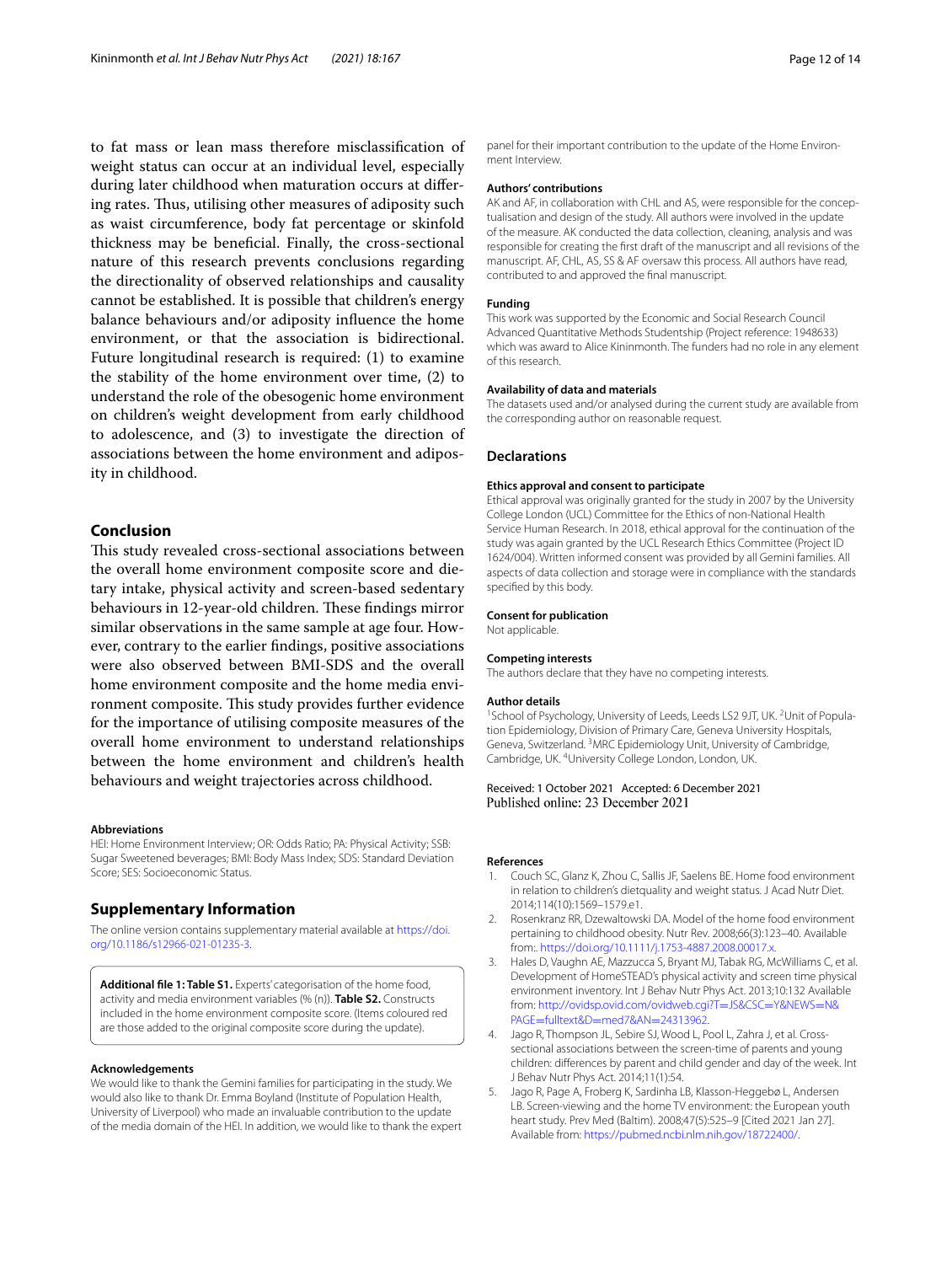- <span id="page-12-0"></span>6. Gattshall ML, Shoup J, Marshall JA, Crane LA, Estabrooks PA. Validation of a survey instrument to assess home environments for physical activity and healthy eating in overweight children. Int J Behav Nutr Phys Act. 2008;5(1):3 [Cited 2019 Jun 2]. Available from: [http://www.ncbi.nlm.nih.](http://www.ncbi.nlm.nih.gov/pubmed/18190709) [gov/pubmed/18190709.](http://www.ncbi.nlm.nih.gov/pubmed/18190709)
- 7. Pinard CA, Yaroch AL, Hart MH, Serrano EL, McFerren MM, Estabrooks PA. The Validity and reliability of the Comprehensive Home Environment Survey (CHES). Health Promot Pract. 2014;15(1):109–17 Available from: [http://ovidsp.ovid.com/ovidweb.cgi?T](http://ovidsp.ovid.com/ovidweb.cgi?T=JS&CSC=Y&NEWS=N&PAGE=fulltext&D=med8&AN=23471699)=JS&CSC=Y&NEWS=N&PAGE= fulltext&D=med8&AN=23471699.
- <span id="page-12-1"></span>8. [Rosenkranz RR, Dzewaltowski DA.](http://ovidsp.ovid.com/ovidweb.cgi?T=JS&CSC=Y&NEWS=N&PAGE=fulltext&D=med8&AN=23471699) Model of the home food environment pertaining to childhood obesity. Nutr Rev. 2008;66(3):123–40 [Cited 2019 Sep 18]. Available from: [http://www.ncbi.nlm.nih.gov/pubmed/18289](http://www.ncbi.nlm.nih.gov/pubmed/18289177) [177.](http://www.ncbi.nlm.nih.gov/pubmed/18289177)
- <span id="page-12-2"></span>9. Vaughn AE, Hales DP, Neshteruk CD, Ward DS. HomeSTEAD's physical activity and screen media practices and beliefs survey: Instrument development and integrated conceptual model. Plos One. 2019;14(12) [Cited 2020 Nov 2]. Available from: [https://pubmed.ncbi.nlm.nih.gov/31891](https://pubmed.ncbi.nlm.nih.gov/31891610/) [610/](https://pubmed.ncbi.nlm.nih.gov/31891610/).
- <span id="page-12-3"></span>10. Verloigne M, Van Lippevelde W, Maes L, Brug J, De Bourdeaudhuij I. Family- and school-based correlates of energy balance-related behaviours in 10–12-year-old children: a systematic review within the ENERGY (EuropeaN Energy balance Research to prevent excessive weight Gain among Youth) project, vol. 15: Public Health Nutrition. Cambridge University Press; 2012. p. 1380–95. [Cited 2021 Feb 3]. Available from: [https://www.](https://www.cambridge.org/core) [cambridge.org/core](https://www.cambridge.org/core)
- <span id="page-12-4"></span>11. Kininmonth A, Smith AD, Llewellyn CH, Dye L, Lawton CL, Fildes A. The relationship between the home environment and child adiposity: a systematic review. Int J Behav Nutr Phys Act. 2021;18(1):4 [Cited 2021 Jan 7]. Available from: [https://ijbnpa.biomedcentral.com/articles/10.1186/](http://dx.doi.org/10.1186/s12966-020-01073-9) [s12966-020-01073-9](http://dx.doi.org/10.1186/s12966-020-01073-9).
- <span id="page-12-5"></span>12. Golan M. Parents as agents of change in childhood obesity - From research to practice. Int J Pediatr Obes. 2006;1(2):66–76 [Cited 2021 Jan 18]. Available from: [https://pubmed.ncbi.nlm.nih.gov/17907317/.](https://pubmed.ncbi.nlm.nih.gov/17907317/)
- <span id="page-12-6"></span>13. Davison KK, Birch LL. Childhood overweight: a contextual model and recommendations for future research. Obes Rev. 2001;2(3):159–71 Available from: [https://onlinelibrary.wiley.com/doi/abs/10.1046/j.1467-789x.2001.](http://dx.doi.org/10.1046/j.1467-789x.2001.00036.x) [00036.x.](http://dx.doi.org/10.1046/j.1467-789x.2001.00036.x)
- <span id="page-12-7"></span>14. Pinard CA, Yaroch AL, Hart MH, Serrano EL, McFerren MM, Estabrooks PA. Measures of the home environment related to childhood obesity: a systematic review. Public Health Nutr. 2012;15(1):97–109 [Cited 2019 Jun 6]. Available from:<http://www.ncbi.nlm.nih.gov/pubmed/21899786>.
- <span id="page-12-8"></span>15. Schrempft S, Van Jaarsveld CHM, Fisher A, Wardle J. The obesogenic quality of the home environment: Associations with diet, physical activity, TV viewing, and BMI in preschool children. Plos One. 2015;10(8):e0134490 Available from: [http://ovidsp.ovid.com/ovidweb.cgi?T](http://ovidsp.ovid.com/ovidweb.cgi?T=JS&CSC=Y&NEWS=N&PAGE=fulltext&D=med8&AN=26248313)=JS&CSC=Y& NEWS=N&PAGE=fulltext&D=med8&AN=26248313.
- <span id="page-12-9"></span>16. [Schrempft S, van Jaarsveld CH, Fisher A. Exploring the](http://ovidsp.ovid.com/ovidweb.cgi?T=JS&CSC=Y&NEWS=N&PAGE=fulltext&D=med8&AN=26248313) potential of a wearable camera to examine the early obesogenic home environment: comparison of sensecam images to the home environment interview. J Med Internet Res. 2017;19(10):e332 [Cited 2019 Jun 13]. Available from: [http://www.ncbi.nlm.nih.gov/pubmed/29025695.](http://www.ncbi.nlm.nih.gov/pubmed/29025695)
- <span id="page-12-10"></span>17. Schrempft S, van Jaarsveld CM, Fisher A, et al. Variation in the heritability of child body mass index by obesogenic home environment. JAMA Pediatr. 2018;172(12):1153–60. Available from:. [https://doi.org/10.1001/jamap](https://doi.org/10.1001/jamapediatrics.2018.1508) [ediatrics.2018.1508](https://doi.org/10.1001/jamapediatrics.2018.1508).
- <span id="page-12-11"></span>18. Ofcom. Children and parents: media use and attitudes report 2019. 2020. [Cited 2021 May 11]. Available from: [https://www.ofcom.org.uk/](https://www.ofcom.org.uk/making-sense-of-media) [making-sense-of-media.](https://www.ofcom.org.uk/making-sense-of-media)
- <span id="page-12-12"></span>19. Ofcom. Children and parents media use and attitudes: annex 1. 2019 [Cited 2019 Jun 7]. Available from: [https://www.ofcom.org.uk/\\_\\_data/](https://www.ofcom.org.uk/__data/assets/pdf_file/0027/134892/Children-and-Parents-Media-Use-and-Attitudes-Annex-1.pdf) [assets/pdf\\_fle/0027/134892/Children-and-Parents-Media-Use-and-Attit](https://www.ofcom.org.uk/__data/assets/pdf_file/0027/134892/Children-and-Parents-Media-Use-and-Attitudes-Annex-1.pdf) [udes-Annex-1.pdf](https://www.ofcom.org.uk/__data/assets/pdf_file/0027/134892/Children-and-Parents-Media-Use-and-Attitudes-Annex-1.pdf)
- <span id="page-12-13"></span>20. Okoli C, Pawlowski SD. The Delphi method as a research tool: an example, design considerations and applications. Inf Manag. 2004;42(1):15–29.
- <span id="page-12-14"></span>21. Harris P, Taylor R, Thielke R, Payne J, Gonzalez N, Conde J. Research electronic data capture (REDCap)--a metadata-driven methodology and workflow process for providing translational research informatics support. J Biomed Inform. 2009;42(2):377–81 [Cited 2021 Aug 13]. Available from: [https://pubmed.ncbi.nlm.nih.gov/18929686/.](https://pubmed.ncbi.nlm.nih.gov/18929686/)
- <span id="page-12-15"></span>22. Harris PA, Taylor R, Minor B, Elliott V, Fernandez M, O'Neal L, et al. The REDCap consortium: building an international community of software platform partners. J Biomed Inform. 2019;95 [Cited 2021 Aug 13]. Available from:<https://pubmed.ncbi.nlm.nih.gov/31078660/>.
- <span id="page-12-16"></span>23. Wardle J, Sanderson S, Guthrie CA, Rapoport L, Plomin R. Parental feeding style and the intergenerational transmission of obesity risk. Obes Res. 2002;10(6):453–62 [Cited 2020 Mar 4]. Available from: [http://doi.wiley.](http://dx.doi.org/10.1038/oby.2002.63) [com/10.1038/oby.2002.63](http://dx.doi.org/10.1038/oby.2002.63).
- 24. Birch LL, Fisher JO, Grimm-Thomas K, Markey CN, Sawyer R, Johnson SL. Confrmatory factor analysis of the child feeding questionnaire: a measure of parental attitudes, beliefs and practices about child feeding and obesity proneness. Appetite. 2001;36(3):201–10.
- 25. Musher-Eizenman D, Holub S. Comprehensive feeding practices questionnaire: Validation of a new measure of parental feeding practices. J Pediatr Psychol. 2007;32(8):960–72 [Cited 2020 Mar 16]. Available from: [http://www.ncbi.nlm.nih.gov/pubmed/17535817.](http://www.ncbi.nlm.nih.gov/pubmed/17535817)
- <span id="page-12-17"></span>26. Ogden J, Reynolds R, Smith A. Expanding the concept of parental control: a role for overt and covert control in children's snacking behaviour? Appetite. 2006;47(1):100–6 [Cited 2021 Jan 8]. Available from: [https://](https://pubmed.ncbi.nlm.nih.gov/16682098/) [pubmed.ncbi.nlm.nih.gov/16682098/](https://pubmed.ncbi.nlm.nih.gov/16682098/).
- <span id="page-12-18"></span>27. van Jaarsveld CH, Johnson L, Llewellyn C, Gemini WJ. A UK twin birth cohort with a focus on early childhood weight trajectories, appetite and the family environment. Twin Res Hum Genet. 2010;13(1):72–8 Available from: [https://www.cambridge.org/core/services/aop-cambridge-core/](https://www.cambridge.org/core/services/aop-cambridge-core/content/view/4623D47702F56FC4F999B09DED3FA7D6/S1832427400010434a.pdf/div-class-title-gemini-a-uk-twin-birth-cohort-with-a-focus-on-early-childhood-weight-trajectories-appetite-and-the-family-environment-div.pdf) [content/view/4623D47702F56FC4F999B09DED3FA7D6/S183242740](https://www.cambridge.org/core/services/aop-cambridge-core/content/view/4623D47702F56FC4F999B09DED3FA7D6/S1832427400010434a.pdf/div-class-title-gemini-a-uk-twin-birth-cohort-with-a-focus-on-early-childhood-weight-trajectories-appetite-and-the-family-environment-div.pdf) [0010434a.pdf/div-class-title-gemini-a-uk-twin-birth-cohort-with-a-focus](https://www.cambridge.org/core/services/aop-cambridge-core/content/view/4623D47702F56FC4F999B09DED3FA7D6/S1832427400010434a.pdf/div-class-title-gemini-a-uk-twin-birth-cohort-with-a-focus-on-early-childhood-weight-trajectories-appetite-and-the-family-environment-div.pdf)[on-early-childhood-weight-trajectories-appetite-and-the-family-envir](https://www.cambridge.org/core/services/aop-cambridge-core/content/view/4623D47702F56FC4F999B09DED3FA7D6/S1832427400010434a.pdf/div-class-title-gemini-a-uk-twin-birth-cohort-with-a-focus-on-early-childhood-weight-trajectories-appetite-and-the-family-environment-div.pdf) [onment-div.pdf](https://www.cambridge.org/core/services/aop-cambridge-core/content/view/4623D47702F56FC4F999B09DED3FA7D6/S1832427400010434a.pdf/div-class-title-gemini-a-uk-twin-birth-cohort-with-a-focus-on-early-childhood-weight-trajectories-appetite-and-the-family-environment-div.pdf).
- <span id="page-12-19"></span>28. Roe L, Strong C, Whiteside C, Neil A, Mant D. Dietary intervention in primary care: Validity of the dine method for diet assessment. Fam Pract. 1994;11(4):375–81.
- <span id="page-12-20"></span>29. Purslow LR, van Jaarsveld CHM, Semmler C, Wardle J. Validity and prognostic value of parental ratings of children's activity. Prev Med (Baltim). 2009;49(1):28–31.
- <span id="page-12-21"></span>30. Hill D, Ameenuddin N, Chassiakos YR, Cross C, Radesky J, Hutchinson J, et al. Media use in school-aged children and adolescents. Pediatrics. 2016;138(5) [Cited 2021 Feb 4]. Available from: [www.aappublications.org/](http://www.aappublications.org/news) [news.](http://www.aappublications.org/news)
- <span id="page-12-22"></span>31. Kininmonth AR, Smith AD, Llewellyn CH, Fildes A. Socioeconomic status and changes in appetite from toddlerhood to early childhood. Appetite. 2019;146:104517 Available from: [https://linkinghub.elsevier.com/retrieve/](https://linkinghub.elsevier.com/retrieve/pii/S0195666319304908) [pii/S0195666319304908.](https://linkinghub.elsevier.com/retrieve/pii/S0195666319304908)
- <span id="page-12-23"></span>32. Freeman JV, Cole TJ, Chinn S, Jones PR, White EM, Preece MA. Cross sectional stature and weight reference curves for the UK, 1990. Arch Dis Child. 1995;73(1):17 Available from: [http://adc.bmj.com/content/73/1/17.](http://adc.bmj.com/content/73/1/17.abstract) [abstract.](http://adc.bmj.com/content/73/1/17.abstract)
- <span id="page-12-24"></span>33. IBM Corp. IBM SPSS statistics for windows, version 26.0. Armonk: IBM Corp; 2019.
- <span id="page-12-25"></span>34. Fleiss J. Reliability of measurement. In: The design and analysis of clinical experiments. New York: Wiley; 1986.
- <span id="page-12-26"></span>35. Verloigne M, Van LW, Maes L, Brug J, De BI. Family- and school-based correlates of energy balance-related behaviours in 10–12-year-old children: a systematic review within the ENERGY (EuropeaN Energy balance Research to prevent excessive weight Gain among Youth) project. Public Health Nutr. 2012;15(8):1380–95 [Cited 2021 Sep 9]. Available from: [https://www.cambridge.org/core/journals/public-health-nutrition/artic](https://www.cambridge.org/core/journals/public-health-nutrition/article/family-and-schoolbased-correlates-of-energy-balancerelated-behaviours-in-1012yearold-children-a-systematic-review-within-the-energy-european-energy-balance-research-to-prevent-excessive-weight-gain-among-youth-project/A76CD0F65BC37CF5A49F4A520029155A) [le/family-and-schoolbased-correlates-of-energy-balancerelated-behav](https://www.cambridge.org/core/journals/public-health-nutrition/article/family-and-schoolbased-correlates-of-energy-balancerelated-behaviours-in-1012yearold-children-a-systematic-review-within-the-energy-european-energy-balance-research-to-prevent-excessive-weight-gain-among-youth-project/A76CD0F65BC37CF5A49F4A520029155A) [iours-in-1012yearold-children-a-systematic-review-within-the-energy](https://www.cambridge.org/core/journals/public-health-nutrition/article/family-and-schoolbased-correlates-of-energy-balancerelated-behaviours-in-1012yearold-children-a-systematic-review-within-the-energy-european-energy-balance-research-to-prevent-excessive-weight-gain-among-youth-project/A76CD0F65BC37CF5A49F4A520029155A)[european-energy-balance-research-to-prevent-excessive-weight-gain](https://www.cambridge.org/core/journals/public-health-nutrition/article/family-and-schoolbased-correlates-of-energy-balancerelated-behaviours-in-1012yearold-children-a-systematic-review-within-the-energy-european-energy-balance-research-to-prevent-excessive-weight-gain-among-youth-project/A76CD0F65BC37CF5A49F4A520029155A)[among-youth-project/A76CD0F65BC37CF5A49F4A520029155A.](https://www.cambridge.org/core/journals/public-health-nutrition/article/family-and-schoolbased-correlates-of-energy-balancerelated-behaviours-in-1012yearold-children-a-systematic-review-within-the-energy-european-energy-balance-research-to-prevent-excessive-weight-gain-among-youth-project/A76CD0F65BC37CF5A49F4A520029155A)
- <span id="page-12-27"></span>36. Pinard CA, Yaroch AL, Hart MH, Serrano EL, MM MF, Estabrooks PA. The validity and reliability of the Comprehensive Home Environment Survey (CHES). Health Promot Pract. 2014;15(1):109–17 [Cited 2019 Jun 6]Available from: [http://journals.sagepub.com/doi/10.1177/1524839913477863.](http://dx.doi.org/10.1177/1524839913477863)
- <span id="page-12-28"></span>37. Biddle SJH, Gorely T, Marshall SJ, Murdey I, Cameron N. Physical activity and sedentary behaviours in youth: issues and controversies. J R Soc Promot Health. 2004;124:29–33 Sage PublicationsSage CA: Thousand Oaks. [Cited 2021 Feb 1]. Available from: [http://journals.sagepub.com/doi/10.](http://dx.doi.org/10.1177/146642400312400110) [1177/146642400312400110.](http://dx.doi.org/10.1177/146642400312400110)
- <span id="page-12-29"></span>38. SJH B, Atkin AJ, Cavill N, Foster C. Correlates of physical activity in youth: a review of quantitative systematic reviews. Int Rev Sport Exerc Psychol.